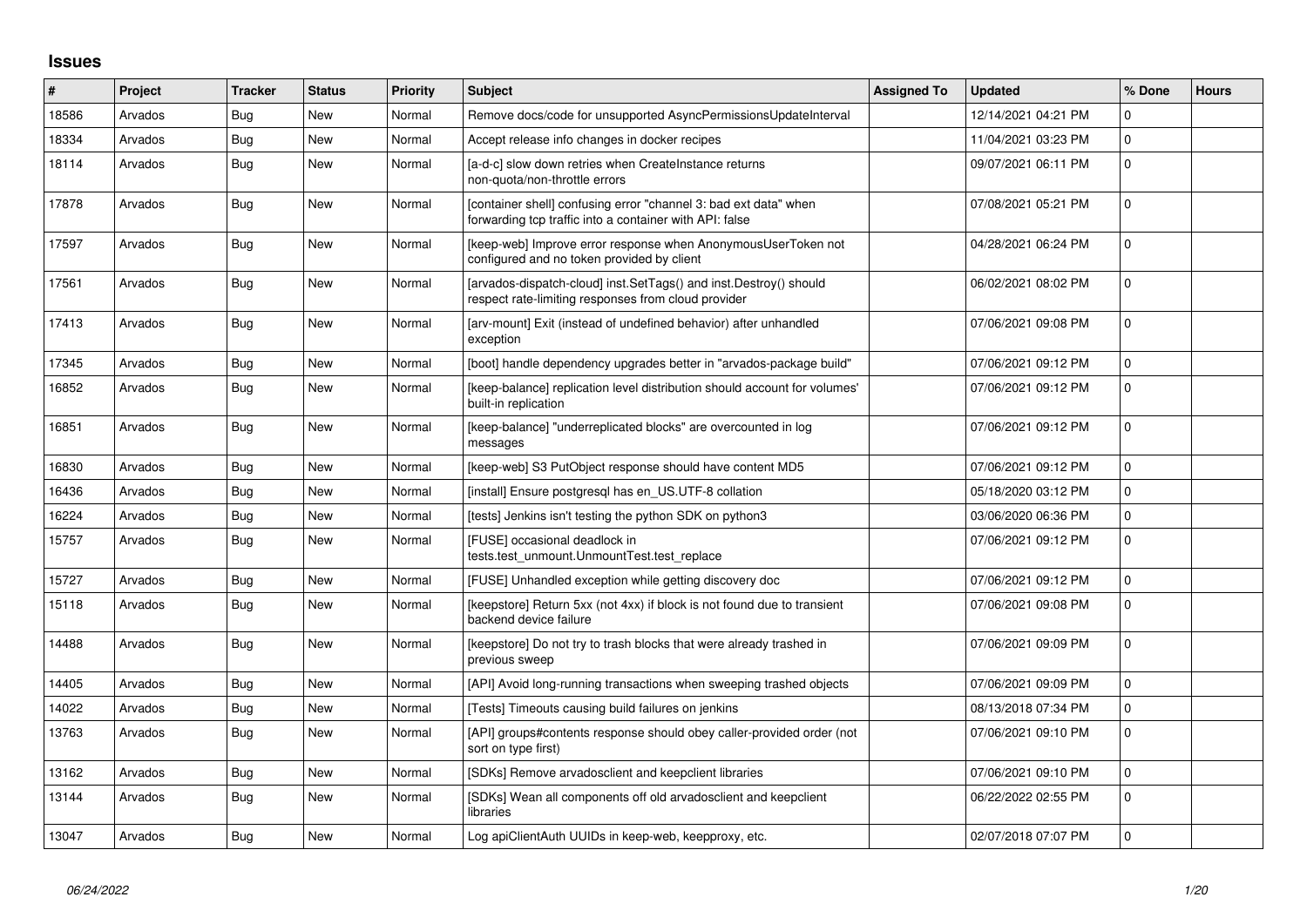| $\#$  | Project | <b>Tracker</b> | <b>Status</b> | Priority | <b>Subject</b>                                                                                                              | <b>Assigned To</b> | <b>Updated</b>      | % Done       | <b>Hours</b> |
|-------|---------|----------------|---------------|----------|-----------------------------------------------------------------------------------------------------------------------------|--------------------|---------------------|--------------|--------------|
| 12349 | Arvados | <b>Bug</b>     | <b>New</b>    | Normal   | [API] Validate container requests "output path must be in a writable<br>mount"                                              |                    | 09/27/2017 04:15 PM | $\Omega$     |              |
| 12082 | Arvados | <b>Bug</b>     | New           | Normal   | [SDKs] Improve wording of Keep error messages in Python SDK                                                                 |                    | 07/06/2021 09:19 PM | $\Omega$     |              |
| 11863 | Arvados | Bug            | New           | Normal   | [Go] CLI programs should exit 0 after giving -help                                                                          |                    | 07/06/2021 09:21 PM | $\mathbf 0$  |              |
| 11531 | Arvados | Bug            | New           | Normal   | [API] clean up stale/conflicting dns data from deleted node records                                                         |                    | 07/06/2021 09:23 PM | $\mathsf 0$  |              |
| 11261 | Arvados | <b>Bug</b>     | New           | Normal   | [API] full text search on pipeline_instances table is extremely slow<br>(wrong index?)                                      |                    | 07/06/2021 09:24 PM | $\Omega$     |              |
| 11260 | Arvados | Bug            | <b>New</b>    | Normal   | [API] "arv group contents" produces a 404 error (seems to POST<br>instead of GET?)                                          |                    | 07/06/2021 09:24 PM | $\Omega$     |              |
| 11154 | Arvados | <b>Bug</b>     | New           | Normal   | [Docs] Migrate install docs from command line flags to YAML configs<br>(keepproxy, keep-web)                                |                    | 07/07/2021 05:25 PM | $\mathbf 0$  |              |
| 11148 | Arvados | Bug            | <b>New</b>    | Normal   | [Crunch2] Propagate dispatch error messages (e.g., sbatch fails) to<br>user via logs/websocket                              |                    | 07/07/2021 05:25 PM | $\Omega$     |              |
| 10946 | Arvados | Bug            | <b>New</b>    | Normal   | [Docs] [SDKs] Mention in API docs and discovery doc that<br>destroy=delete and index=list                                   |                    | 07/07/2021 05:26 PM | $\Omega$     |              |
| 10794 | Arvados | <b>Bug</b>     | New           | Normal   | [keepstore] Refactor volume Get/Put funcs to BlockReader/BlockWriter<br>interfaces                                          |                    | 07/07/2021 06:21 PM | $\mathbf{0}$ |              |
| 10729 | Arvados | Bug            | New           | Normal   | [Crunch2] Propagate error messages if sbatch command succeeds but<br>crunch-run can't run (or can't log to the Arvados API) |                    | 07/07/2021 06:21 PM | $\Omega$     |              |
| 10708 | Arvados | Bug            | <b>New</b>    | Normal   | [Crunch2] crunch-run fails trying to set swappiness on ubuntu 1204<br>kernel                                                |                    | 07/07/2021 06:21 PM | $\Omega$     |              |
| 10689 | Arvados | Bug            | New           | Normal   | Crunch1 jobs should still work on a slurm setup configured for Crunch2                                                      |                    | 07/07/2021 06:21 PM | $\mathbf 0$  |              |
| 10445 | Arvados | <b>Bug</b>     | New           | Normal   | [SDKs] Fix memory leak in Python SDK Collection class                                                                       |                    | 07/07/2021 06:22 PM | $\Omega$     |              |
| 10298 | Arvados | <b>Bug</b>     | New           | Normal   | [Crunch2] [API] Accept collection UUID or PDH as container_image in a<br>container request                                  |                    | 07/06/2021 09:11 PM | $\Omega$     |              |
| 10127 | Arvados | <b>Bug</b>     | New           | Normal   | [API] In each request log entry, report time spent getting current<br>permission graph                                      |                    | 07/07/2021 06:23 PM | $\Omega$     |              |
| 10018 | Arvados | <b>Bug</b>     | <b>New</b>    | Normal   | [Workbench] Double-clicking "show version" link causes modal<br>deadlock                                                    |                    | 07/07/2021 06:23 PM | $\Omega$     |              |
| 9989  | Arvados | <b>Bug</b>     | <b>New</b>    | Normal   | [SDKs] Python SDK should use a more recent version of the google api<br>client library                                      |                    | 07/07/2021 06:23 PM | $\Omega$     |              |
| 9967  | Arvados | Bug            | New           | Normal   | [keep-balance] Do not delete blocks referenced by collections with<br>replication_desired=0                                 | <b>Tom Morris</b>  | 07/07/2021 06:23 PM | $\mathbf 0$  |              |
| 9921  | Arvados | <b>Bug</b>     | New           | Normal   | [SDKs] Python SDK duplicates resource attributes in top level of<br>params                                                  |                    | 07/07/2021 06:23 PM | $\Omega$     |              |
| 9363  | Arvados | <b>Bug</b>     | New           | Normal   | [keep-balance] Avoid deleting recently-referenced blocks                                                                    |                    | 07/06/2021 09:12 PM | $\Omega$     |              |
| 7880  | Arvados | <b>Bug</b>     | <b>New</b>    | Normal   | [Crunch] crunch-dispatch should run the bundled version of crunch-job<br>specified by Gemfile.lock                          |                    | 07/07/2021 06:27 PM | $\Omega$     |              |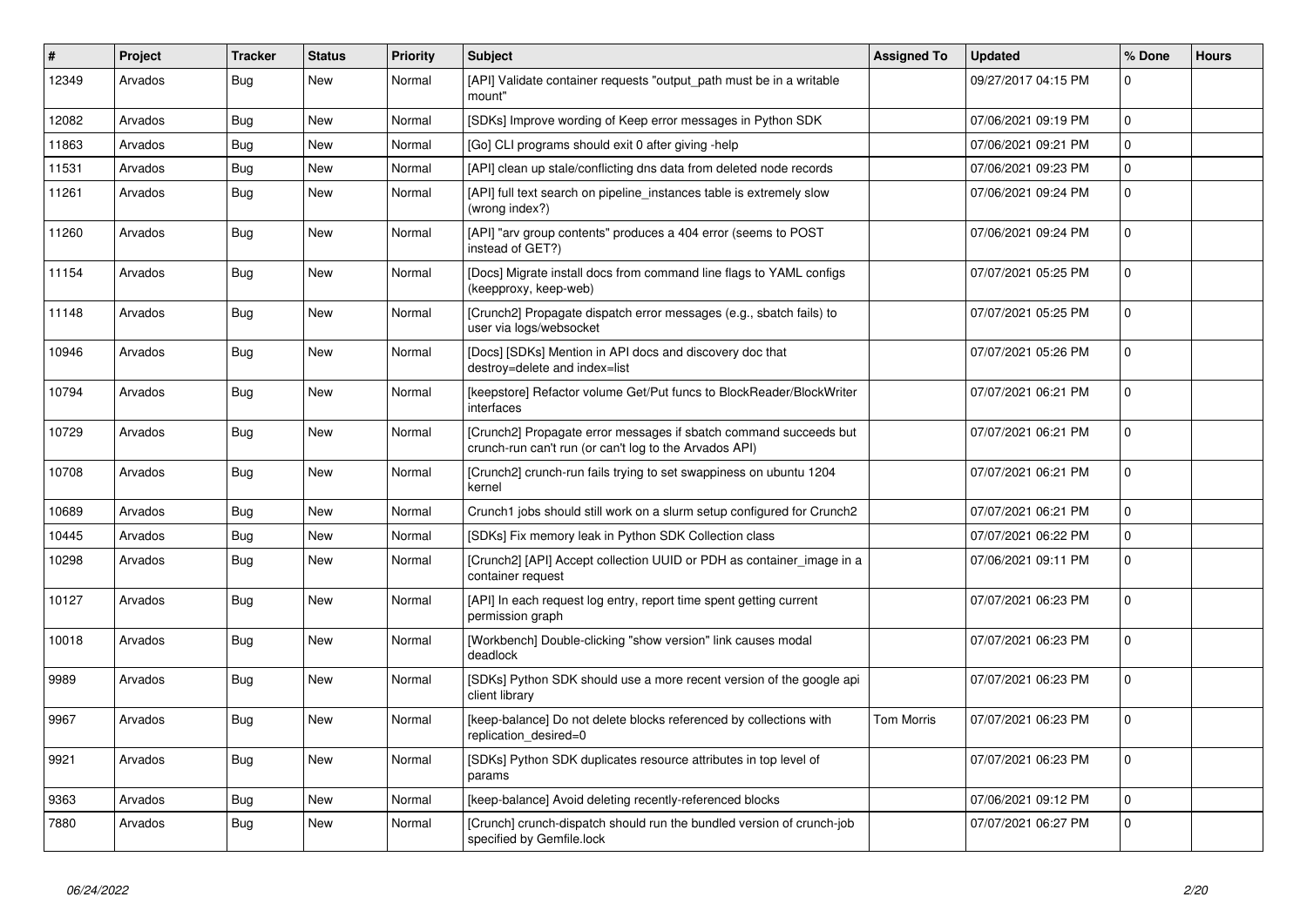| #    | Project  | <b>Tracker</b> | <b>Status</b> | <b>Priority</b> | <b>Subject</b>                                                                                                                             | <b>Assigned To</b> | <b>Updated</b>      | % Done         | <b>Hours</b> |
|------|----------|----------------|---------------|-----------------|--------------------------------------------------------------------------------------------------------------------------------------------|--------------------|---------------------|----------------|--------------|
| 7743 | Arvados  | <b>Bug</b>     | New           | Normal          | [Workbench] Hide file preview buttons when preview isn't possible with<br>current keep-web config                                          |                    | 07/07/2021 06:27 PM | 0              |              |
| 7232 | Arvados  | <b>Bug</b>     | <b>New</b>    | Normal          | [Keep] keepstore should notify sysadmin about error conditions (trying<br>harder than just log. Print())                                   |                    | 07/07/2021 06:28 PM | $\mathbf 0$    |              |
| 7141 | Arvados  | Bug            | <b>New</b>    | Normal          | [API] Advertise anonymous token in discovery document                                                                                      |                    | 07/07/2021 06:28 PM | 0              |              |
| 7129 | Arvados  | Bug            | New           | Normal          | [Documentation] RVM and passenger recipes are missing details                                                                              |                    | 07/07/2021 06:28 PM | 0              |              |
| 7120 | Arvados  | <b>Bug</b>     | New           | Normal          | [Keep] keepproxy should log real IP address                                                                                                |                    | 07/07/2021 06:28 PM | $\mathbf{0}$   |              |
| 6780 | Arvados  | <b>Bug</b>     | New           | Normal          | [git] "git clone https://" with a bogus token should respond 4xx, not 5xx                                                                  |                    | 07/07/2021 06:29 PM | $\mathbf 0$    |              |
| 6772 | Arvados  | <b>Bug</b>     | New           | Normal          | [API] Should not be necessary to host git repos on the same host as<br>API server                                                          |                    | 07/07/2021 06:29 PM | $\mathbf 0$    |              |
| 6439 | Arvados  | Bug            | <b>New</b>    | Normal          | [Workbench] Copying jobs causes "SubmitIdReused" error if submit_id<br>is not null                                                         |                    | 07/07/2021 06:29 PM | $\mathbf{0}$   |              |
| 6412 | Tapestry | <b>Bug</b>     | New           | Normal          | Admin cannot use UserFilesController#reprocess unless admin account<br>is marked "enrolled"                                                |                    | 06/24/2015 08:16 PM | 0              |              |
| 6318 | Arvados  | Bug            | New           | Normal          | [SDKs] Go SDK locator regexp (and its tests) should agree with the<br>documented format                                                    |                    | 07/07/2021 06:29 PM | $\mathbf 0$    |              |
| 6274 | Arvados  | Bug            | <b>New</b>    | Normal          | [API] [Workbench] Home project should be a real object (group with<br>group_class="project"), not current_user.                            |                    | 07/07/2021 06:29 PM | 0              |              |
| 6240 | Arvados  | Bug            | <b>New</b>    | Normal          | [API] "order" params should be rejected or used (not silently ignored)<br>even when they reference columns missing from the "select" param |                    | 07/07/2021 06:29 PM | $\mathbf 0$    |              |
| 5841 | Arvados  | <b>Bug</b>     | <b>New</b>    | Normal          | [Workbench] Link to script sources on github when repository is a github<br>url                                                            |                    | 07/07/2021 06:30 PM | 0              |              |
| 5820 | Arvados  | Bug            | <b>New</b>    | Normal          | [Workbench] Missing link target in iframe error message                                                                                    |                    | 07/07/2021 06:30 PM | $\mathbf{0}$   |              |
| 5560 | Arvados  | <b>Bug</b>     | New           | Normal          | [DRAFT] [API] Good API for accessing the old_ and new_attributes in<br>Logs table properties column                                        | Tom Clegg          | 07/07/2021 06:30 PM | $\mathbf 0$    |              |
| 5541 | Arvados  | <b>Bug</b>     | New           | Normal          | [Workbench] Buttons should have consistent ctrl-click and right-click<br>behavior                                                          |                    | 07/07/2021 06:30 PM | $\mathbf 0$    |              |
| 5451 | Arvados  | Bug            | <b>New</b>    | Normal          | [Documentation] Fix Go SDK comments so they look reasonable in<br>godoc                                                                    |                    | 07/07/2021 06:30 PM | 0              |              |
| 4771 | Arvados  | <b>Bug</b>     | <b>New</b>    | Normal          | [Workbench] Collection content hash should stay up-to-date (e.g., while<br>uploading files)                                                |                    | 07/07/2021 06:31 PM | $\mathbf 0$    |              |
| 4700 | Arvados  | Bug            | <b>New</b>    | Normal          | [Workbench] Websocket client should only subscribe to events about<br>relevant objects, not all events.                                    |                    | 07/07/2021 06:31 PM | $\mathbf{0}$   |              |
| 4696 | Arvados  | Bug            | New           | Normal          | [SDKs] one_task_per_input_stream fails due to unsupported APIs.<br>Remove it from docs, examples, and SDK.                                 |                    | 07/07/2021 06:31 PM | $\overline{0}$ |              |
| 4324 | Arvados  | <b>Bug</b>     | <b>New</b>    | Normal          | [Docker] Fix supervisor.conf to supervise services instead of running<br>init.d start script and hoping everything is OK                   |                    | 07/07/2021 06:35 PM | $\mathbf 0$    |              |
| 3989 | Arvados  | <b>Bug</b>     | New           | Normal          | [Workbench] [DRAFT] Fix clock/node time reporting on Workbench<br>pipeline page                                                            |                    | 07/07/2021 06:36 PM | $\overline{0}$ |              |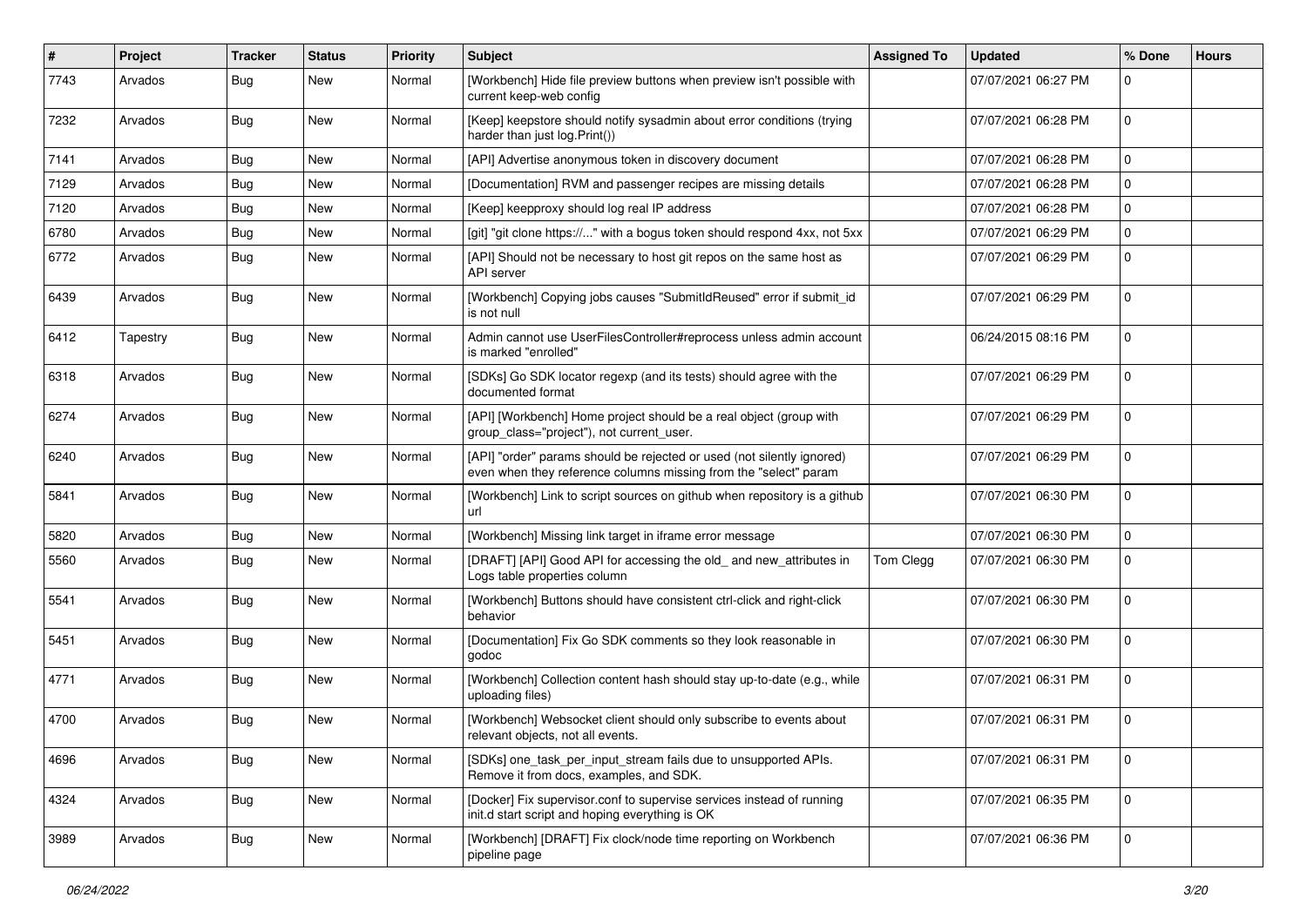| $\pmb{\#}$ | Project             | <b>Tracker</b> | <b>Status</b> | <b>Priority</b> | Subject                                                                                                               | <b>Assigned To</b> | <b>Updated</b>      | % Done         | <b>Hours</b> |
|------------|---------------------|----------------|---------------|-----------------|-----------------------------------------------------------------------------------------------------------------------|--------------------|---------------------|----------------|--------------|
| 3691       | Arvados             | <b>Bug</b>     | New           | Normal          | [Workbench] Suppress "ajax failed" error messages when ajax fails due<br>to browser navigation event.                 |                    | 07/07/2021 06:36 PM | 0              |              |
| 3625       | Arvados             | Bug            | New           | Normal          | [Workbench] API token provided in query string should not be ignored<br>just because the session already has a token. |                    | 07/07/2021 06:36 PM | 0              |              |
| 3622       | Arvados             | Bug            | New           | Normal          | [API] [refactor] Move system_group, system_user, etc to class methods<br>in Group and User                            |                    | 07/06/2021 09:27 PM | $\mathbf 0$    |              |
| 3573       | Arvados             | <b>Bug</b>     | <b>New</b>    | Normal          | [Workbench] When showing a shared project, do not include "Home" in<br>breadcrumbs.                                   |                    | 07/07/2021 06:36 PM | $\mathbf 0$    |              |
| 3224       | Arvados             | Bug            | <b>New</b>    | Normal          | [Workbench] Search box on collections page should use infinite scroll<br>instead of (broken) page number links        |                    | 07/07/2021 06:36 PM | $\mathbf{0}$   |              |
| 3037       | Arvados             | <b>Bug</b>     | New           | Normal          | [API] websocket clients should not put API tokens in path or query string                                             |                    | 07/07/2021 06:36 PM | $\mathbf 0$    |              |
| 1471       | Tapestry            | Bug            | New           | Normal          | Researcher > Kits table content loads very slowly                                                                     | Tom Clegg          | 10/28/2013 04:46 PM | 0              |              |
| 1461       | Tapestry            | Bug            | New           | Normal          | Firefox compatibility problem in kit_design creation                                                                  |                    | 10/28/2013 04:47 PM | $\mathbf 0$    |              |
| 1116       | Tapestry            | Bug            | New           | Normal          | Selecting kit ranges at /kits should not be case-sensitive                                                            |                    | 10/28/2013 04:54 PM | 0              |              |
| 1104       | GET-Evidence        | <b>Bug</b>     | New           | Normal          | Division by zero warning when computing progress percentage                                                           | Tom Clegg          | 08/18/2012 06:45 PM | $\mathbf 0$    |              |
| 775        | GET-Evidence        | <b>Bug</b>     | New           | Normal          | https://evidence.personalgenomes.org/ should not show huPGP site                                                      |                    | 12/06/2013 08:38 PM | $\mathbf 0$    |              |
| 556        | <b>GET-Evidence</b> | <b>Bug</b>     | New           | Normal          | Visualization improvements                                                                                            |                    | 04/21/2011 06:48 PM | 0              |              |
| 518        | GET-Evidence        | Bug            | New           | Normal          | Handle "data set is no longer public" during import_genomes                                                           | Tom Clegg          | 02/16/2011 02:54 PM | $\mathbf 0$    |              |
| 509        | GET-Evidence        | <b>Bug</b>     | New           | Normal          | Clean up runt variants imported by PharmGKB                                                                           | Tom Clegg          | 02/16/2011 02:54 PM | 0              |              |
| 500        | GET-Evidence        | <b>Bug</b>     | New           | Normal          | Trait-o-matic GET-E importer "AttributeError: 'tuple' object has no<br>attribute 'remove'"                            | Tom Clegg          | 11/07/2012 10:46 AM | $\mathbf 0$    |              |
| 479        | GET-Evidence        | Bug            | <b>New</b>    | Normal          | NSF-Lys702Asn shows wrong hapmap frequency                                                                            | Tom Clegg          | 02/16/2011 02:57 PM | 0              |              |
| 478        | GET-Evidence        | <b>Bug</b>     | New           | Normal          | Keep "overall odds ratio" updated when editing individual sets of OR<br>figures                                       | Tom Clegg          | 02/15/2011 03:17 PM | $\mathbf 0$    |              |
| 466        | <b>GET-Evidence</b> | <b>Bug</b>     | New           | Normal          | xmlrpc server is careless with huge temp files                                                                        |                    | 02/11/2011 05:42 PM | 0              |              |
| 451        | longupload          | <b>Bug</b>     | <b>New</b>    | Normal          | handle xmlhttprequest timeouts gracefully                                                                             | Tom Clegg          | 01/13/2011 07:04 PM | 0              |              |
| 19197      | Arvados             | Feature        | New           | Normal          | Optimize permission checks for can_write/can_manage fields                                                            |                    | 06/14/2022 02:40 PM | 0              |              |
| 19196      | Arvados             | Feature        | New           | Normal          | Allow API select parameter to add/remove fields from the default set                                                  |                    | 06/14/2022 02:35 PM | $\mathbf 0$    |              |
| 19194      | Arvados             | Feature        | New           | Normal          | Return can_manage and can_write for all object types (not just<br>users/groups/projects)                              |                    | 06/14/2022 02:36 PM | $\mathbf 0$    |              |
| 19150      | Arvados             | Feature        | New           | Normal          | `arvados-server install -type=test -test-suite-user=X` should add user X<br>to docker and fuse groups                 |                    | 05/20/2022 05:53 PM |                |              |
| 18790      | Arvados             | Feature        | New           | Normal          | Access live container logs through arvados-client and crunch-run<br>container gateway                                 |                    | 02/18/2022 03:28 PM | $\overline{0}$ |              |
| 18677      | Arvados             | Feature        | New           | Normal          | Container runtime metrics API                                                                                         |                    | 01/25/2022 06:56 PM | $\mathbf 0$    |              |
| 18071      | Arvados             | Feature        | New           | Normal          | Use postgresql advisory locks to prevent concurrent dispatcher /<br>keep-balance processes                            |                    | 08/26/2021 05:55 PM | $\overline{0}$ |              |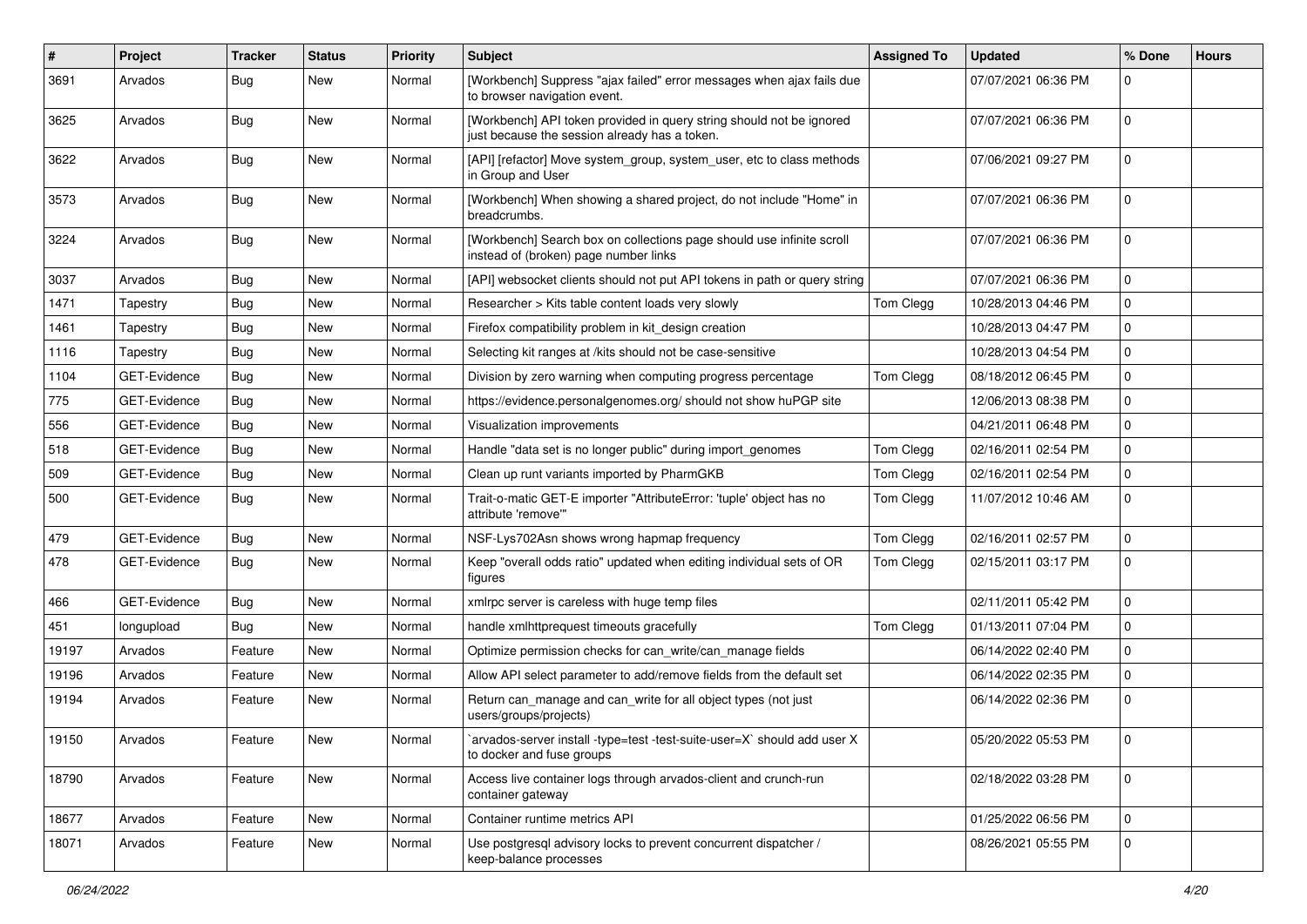| #     | Project                | <b>Tracker</b> | <b>Status</b> | <b>Priority</b> | <b>Subject</b>                                                                                                | <b>Assigned To</b> | <b>Updated</b>      | % Done              | <b>Hours</b> |
|-------|------------------------|----------------|---------------|-----------------|---------------------------------------------------------------------------------------------------------------|--------------------|---------------------|---------------------|--------------|
| 17751 | Arvados                | Feature        | New           | Normal          | [arvados-dispatch-cloud] expose rate-limiting condition in metrics                                            | Nico César         | 06/02/2021 08:02 PM | 0                   |              |
| 17693 | Arvados                | Feature        | <b>New</b>    | Normal          | [keep-web] Improve cache efficiency for a mix of fast and slow clients                                        |                    | 05/18/2021 08:20 PM | $\pmb{0}$           |              |
| 17468 | Arvados                | Feature        | <b>New</b>    | Normal          | [controller] Skip repetitive OIDC UserInfo calls if access token validates<br>as an ID token                  |                    | 07/06/2021 09:11 PM | $\mathbf 0$         |              |
| 17038 | Arvados                | Feature        | <b>New</b>    | Normal          | [controller] Option to request additional scopes, and verify additional<br>claims, during OpenID Connect auth |                    | 05/19/2021 09:04 PM | $\mathbf 0$         |              |
| 17037 | Arvados                | Feature        | <b>New</b>    | Normal          | [controller] Improve use of given_name/family_name fields for generic<br>OpenID Connect providers             |                    | 10/21/2020 05:33 PM | $\mathbf 0$         |              |
| 16744 | Arvados                | Feature        | <b>New</b>    | Normal          | [keep-web] Support more S3 write APIs: DeleteObjects, POST object                                             |                    | 07/06/2021 09:12 PM | $\mathbf 0$         |              |
| 16120 | Arvados                | Feature        | <b>New</b>    | Normal          | [arvados-server] Add profiling flag to service components                                                     |                    | 02/04/2020 03:49 PM | $\mathbf 0$         |              |
| 15758 | Arvados                | Feature        | New           | Normal          | [keep-balance] [keepstore] Report blocks/bytes in trash                                                       |                    | 07/06/2021 09:08 PM | $\mathbf 0$         |              |
| 15582 | Arvados                | Feature        | <b>New</b>    | Normal          | [API] [Controller] Per-user client login permissions                                                          |                    | 08/21/2019 05:40 PM | $\mathsf 0$         |              |
| 15457 | Arvados                | Feature        | New           | Normal          | [Controller] Delegate new container requests to other clusters based on<br>location of input data             |                    | 07/06/2021 09:12 PM | $\mathbf 0$         |              |
| 15448 | Arvados<br>Workbench 2 | Feature        | <b>New</b>    | Normal          | [Running a workflow] Specify destination project for intermediate/output<br>collections                       |                    | 07/10/2019 06:26 PM | $\mathsf{O}\xspace$ |              |
| 15125 | Arvados                | Feature        | <b>New</b>    | Normal          | [keep-balance] [keepstore] Procedure to halt/reverse/investigate a<br>suspected data loss incident            |                    | 07/06/2021 09:09 PM | $\mathbf 0$         |              |
| 15082 | Arvados                | Feature        | <b>New</b>    | Normal          | [controller] [all services] Publish entire config including secrets                                           |                    | 07/06/2021 09:09 PM | $\Omega$            |              |
| 15025 | Arvados                | Feature        | <b>New</b>    | Normal          | [arvados-dispatch-cloud] GCE driver (Google Compute Engine)                                                   |                    | 07/06/2021 09:09 PM | $\mathbf 0$         |              |
| 14922 | Arvados                | Feature        | <b>New</b>    | Normal          | [crunch-dispatch-cloud] Run multiple containers concurrently on a single<br>VM                                |                    | 07/06/2021 09:13 PM | l 0                 |              |
| 14021 | Arvados                | Feature        | <b>New</b>    | Normal          | [crunch-dispatch-slurm] option to set job priority directly instead of using<br>nice values                   |                    | 07/06/2021 09:09 PM | $\mathbf 0$         |              |
| 13688 | Arvados                | Feature        | <b>New</b>    | Normal          | [API] optional asynchronous flag for create/update operations                                                 |                    | 04/22/2020 09:08 PM | $\mathbf 0$         |              |
| 13272 | Arvados                | Feature        | New           | Normal          | [keep-web] read/write support for /by_id and /users                                                           |                    | 07/06/2021 09:14 PM | $\mathbf 0$         |              |
| 12996 | Arvados                | Feature        | <b>New</b>    | Normal          | [SDKs] CollectionFS should repack highly fragmented files                                                     |                    | 01/24/2018 08:33 PM | $\mathsf{O}\xspace$ |              |
| 12692 | Arvados                | Feature        | New           | Normal          | [keep-web] Accept /t=token/c=collection/path (currently only<br>/c=collection/t=token/path)                   |                    | 07/06/2021 09:11 PM | l 0                 |              |
| 11668 | Arvados                | Feature        | <b>New</b>    | Normal          | [SDKs] Exceptions raised by Python SDK should include the "error<br>token" if provided in the API response    |                    | 07/06/2021 09:22 PM | $\mathbf 0$         |              |
| 11582 | Arvados                | Feature        | <b>New</b>    | Normal          | [API] Delete old job/container logs in main server process, instead of<br>rake tasks invoked from cron jobs   |                    | 07/06/2021 09:22 PM | $\Omega$            |              |
| 11153 | Arvados                | Feature        | <b>New</b>    | Normal          | [API] create_token script should allow operator to provide token scopes<br>and opaque comment                 |                    | 07/07/2021 05:25 PM | $\mathbf 0$         |              |
| 11146 | Arvados                | Feature        | <b>New</b>    | Normal          | [Crunch2] [Workbench] Show slurm queue position of containers<br>submitted to slurm but not yet running       |                    | 07/07/2021 05:25 PM | $\mathbf 0$         |              |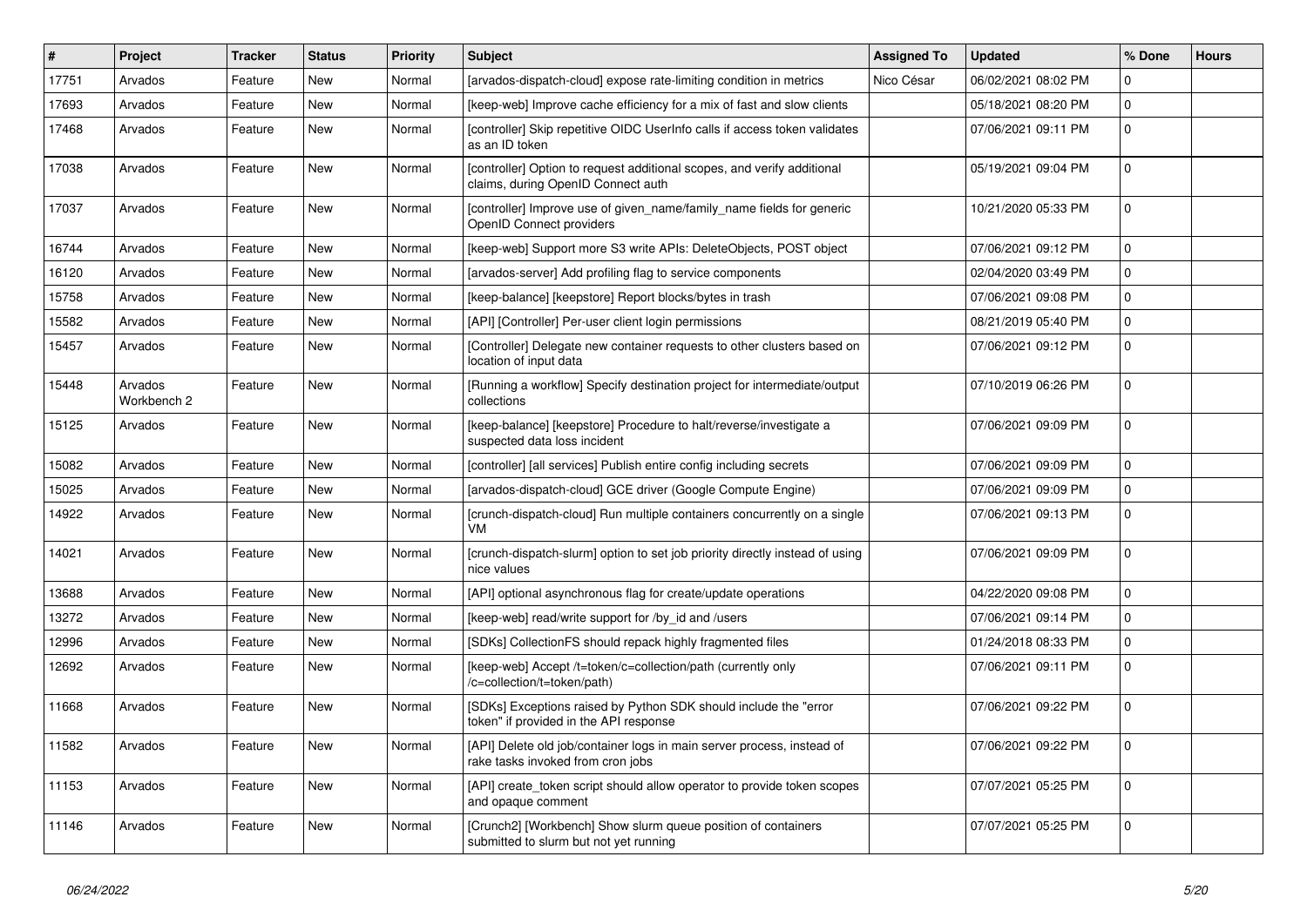| $\vert$ # | Project  | Tracker | <b>Status</b> | <b>Priority</b> | <b>Subject</b>                                                                                                                                                | <b>Assigned To</b> | <b>Updated</b>      | % Done       | <b>Hours</b> |
|-----------|----------|---------|---------------|-----------------|---------------------------------------------------------------------------------------------------------------------------------------------------------------|--------------------|---------------------|--------------|--------------|
| 10594     | Arvados  | Feature | New           | Normal          | [API] [Workbench] Error out when unrecognized keys appear in config<br>files                                                                                  |                    | 07/07/2021 06:21 PM | $\Omega$     |              |
| 10541     | Arvados  | Feature | <b>New</b>    | Normal          | [Keep] Share buffers between overlapping/consecutive GET requests<br>for the same block                                                                       |                    | 07/07/2021 06:22 PM | 0            |              |
| 9968      | Arvados  | Feature | New           | Normal          | [Crunch2] [API] Support container request expiry (expires_at)                                                                                                 |                    | 07/07/2021 06:23 PM | $\Omega$     |              |
| 9364      | Arvados  | Feature | <b>New</b>    | Normal          | [keep-balance] "Expedited delete" tool: perform garbage collection on<br>some specific (recently deleted) collections, bypassing usual GC race<br>protections |                    | 07/07/2021 06:25 PM | $\Omega$     |              |
| 9027      | Tapestry | Feature | New           | Normal          | Incorporate coverage info from get-evidence dataset_reports in<br>publication statistics                                                                      |                    | 04/20/2016 08:20 PM | $\Omega$     |              |
| 8754      | Arvados  | Feature | <b>New</b>    | Normal          | [Tests] Add code-checking tools to CI test pipeline                                                                                                           |                    | 01/18/2020 01:09 AM | 0            |              |
| 8698      | Tapestry | Feature | New           | Normal          | When UserFile data is updated, if it has a suitable data type, submit<br>report-generator jobs                                                                |                    | 03/18/2016 12:32 AM | 0            |              |
| 8228      | Arvados  | Feature | New           | Normal          | [SDKs] [FUSE] Python SDK and arv-mount use Range requests when a<br>caller requests part of a block that has been ejected from the cache                      |                    | 07/07/2021 06:27 PM | 0            |              |
| 8213      | Arvados  | Feature | New           | Normal          | [SDKs] arv get (and edit) should support a flag that suppresses display<br>of non-writable attributes like "status" and "writable_by"                         |                    | 07/07/2021 06:27 PM | 0            |              |
| 8212      | Arvados  | Feature | New           | Normal          | [SDKs] arv CLI program accepts "-" and "/path/to/file" as values for<br>parameters that expect JSON (most notably the "body" parameter)                       |                    | 07/07/2021 06:27 PM | $\Omega$     |              |
| 8163      | Arvados  | Feature | <b>New</b>    | Normal          | [FUSE] arv-mount should detect and log any files/dirs that are still open<br>after unmounting                                                                 |                    | 07/07/2021 06:27 PM | $\Omega$     |              |
| 8064      | Arvados  | Feature | New           | Normal          | [Keep-web] Support CORS requests with Authorization headers                                                                                                   |                    | 07/06/2021 09:12 PM | 0            |              |
| 7694      | Arvados  | Feature | New           | Normal          | [API] [Workbench] Check for nonexistent config params during rake<br>config:check                                                                             |                    | 07/07/2021 06:27 PM | $\Omega$     |              |
| 7024      | Arvados  | Feature | New           | Normal          | [Keep] keepstore status.json should report runtime environment                                                                                                |                    | 07/07/2021 06:28 PM | 0            |              |
| 6782      | Arvados  | Feature | New           | Normal          | [API] [Workbench] Generate debconf template from config yaml                                                                                                  |                    | 07/07/2021 06:29 PM | $\mathsf 0$  |              |
| 6574      | Arvados  | Feature | New           | Normal          | [Workbench] [Webshell] Rough edges in web shell                                                                                                               |                    | 07/07/2021 06:29 PM | 0            |              |
| 6442      | Arvados  | Feature | New           | Normal          | [Workbench] [API] Support "world-readable, but not world-searchable"<br>permission on projects: "anyone with the link can view"                               |                    | 07/07/2021 06:29 PM | 0            |              |
| 6348      | Arvados  | Feature | New           | Normal          | [Deployment] [Documentation] Minimize system-wide dependencies for<br>compute node setup                                                                      |                    | 07/07/2021 06:29 PM | 0            |              |
| 5962      | Arvados  | Feature | New           | Normal          | [Keep] Use bufferpool in keepproxy to limit memory use when there are<br>many concurrent PUTs                                                                 |                    | 07/07/2021 06:29 PM | $\mathbf{0}$ |              |
| 5840      | Arvados  | Feature | New           | Normal          | [API] Relax repository name constraints to permit [-_.] -- ideally allow<br>anything github allows                                                            |                    | 07/07/2021 06:30 PM | 0            |              |
| 5782      | Arvados  | Feature | New           | Normal          | [Workbench] Support entering boolean script parameters when editing<br>a pipeline instance                                                                    |                    | 07/07/2021 06:30 PM | 0            |              |
| 5768      | Arvados  | Feature | New           | Normal          | [Node Manager] Add max_node_per_user config                                                                                                                   |                    | 05/05/2015 06:34 PM | $\Omega$     |              |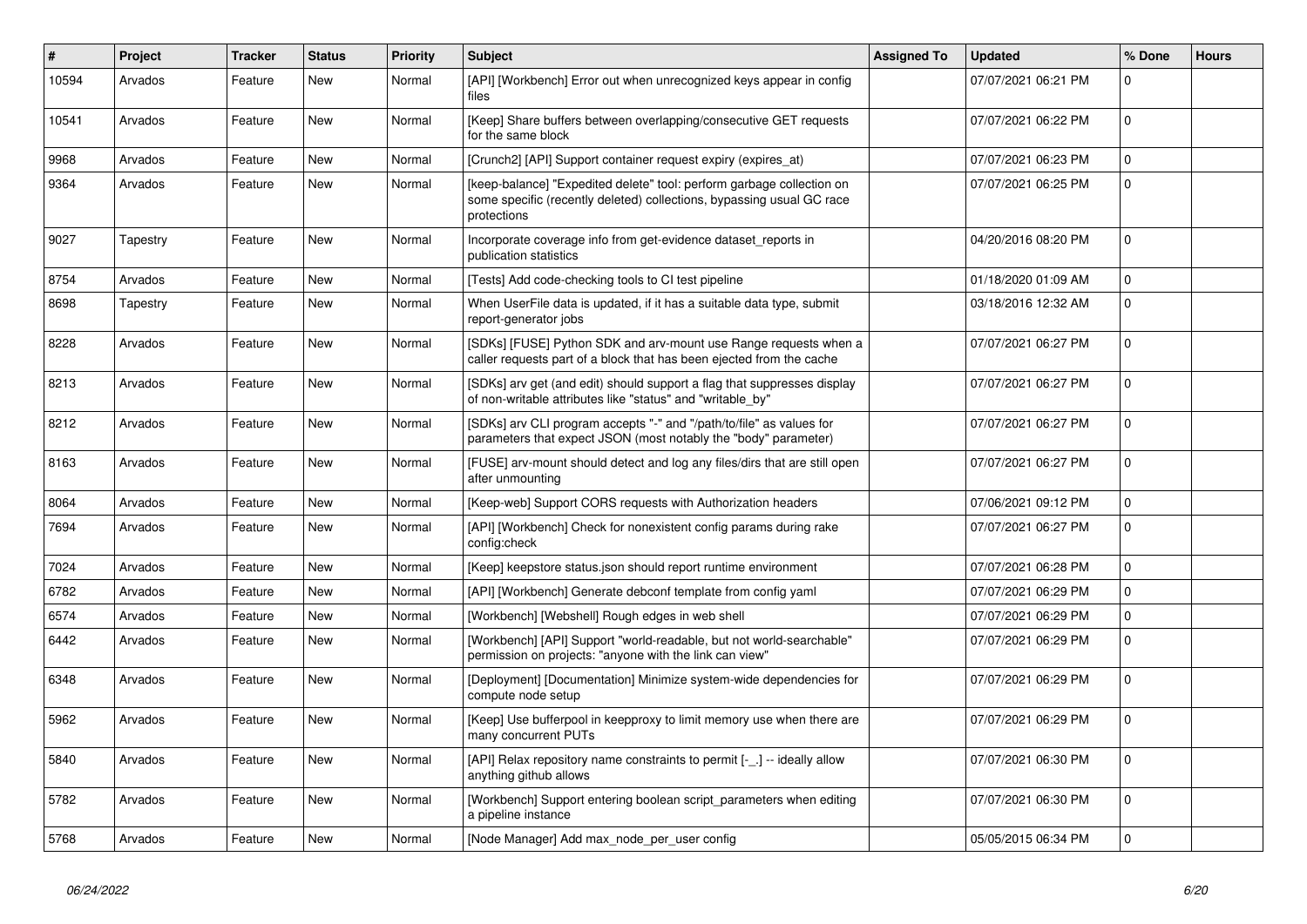| $\vert$ # | Project | <b>Tracker</b> | <b>Status</b> | <b>Priority</b> | <b>Subject</b>                                                                                                                                                                       | <b>Assigned To</b> | <b>Updated</b>      | % Done      | <b>Hours</b> |
|-----------|---------|----------------|---------------|-----------------|--------------------------------------------------------------------------------------------------------------------------------------------------------------------------------------|--------------------|---------------------|-------------|--------------|
| 5767      | Arvados | Feature        | New           | Normal          | [API] Websockets subscribe API should accept a start timestamp, so<br>clients don't have to miss any events logged between the given start<br>time and websocket connection success. |                    | 07/07/2021 06:30 PM | $\Omega$    |              |
| 5582      | Arvados | Feature        | New           | Normal          | [API] [Workbench] Add read-only ("locked") flag to projects                                                                                                                          |                    | 07/07/2021 06:30 PM | $\mathbf 0$ |              |
| 5439      | Arvados | Feature        | New           | Normal          | [Tests] Provide a docker image, based on puppet/packer process, that<br>can run the entire test suite quickly.                                                                       |                    | 07/07/2021 06:30 PM | $\mathbf 0$ |              |
| 5415      | Arvados | Feature        | New           | Normal          | [Workbench] Improve presentation of anonymously-viewed collections<br>(via both "sharing link" and regular copy-and-pasted Location)                                                 | Tom Morris         | 07/07/2021 06:30 PM | $\mathbf 0$ |              |
| 5382      | Arvados | Feature        | New           | Normal          | [Documentation] arvados VM simulator, demonstrating how it looks to<br>use Arvados from CLI                                                                                          |                    | 07/07/2021 06:30 PM | $\mathbf 0$ |              |
| 5260      | Arvados | Feature        | New           | Normal          | [Tests] Implement long-running keepstore services in run-tests, similar<br>to what api got in #3021                                                                                  |                    | 07/07/2021 06:30 PM | $\Omega$    |              |
| 5201      | Arvados | Feature        | New           | Normal          | [SDKs] arv-put --description X --properties P should set respective attrs<br>on new collection.                                                                                      |                    | 07/07/2021 06:30 PM | $\mathbf 0$ |              |
| 5193      | Arvados | Feature        | New           | Normal          | [Workbench] Public project page should encourage visitors to try using<br>Arvados themselves                                                                                         |                    | 07/07/2021 06:30 PM | $\mathbf 0$ |              |
| 5133      | Arvados | Feature        | New           | Normal          | [Crunch] Use uncommitted code in a git work tree to run a dockerized<br>crunch job in a VM (using crunch-job or arv-run-pipeline-instance<br>--run-jobs-here)                        |                    | 07/07/2021 06:30 PM | $\mathbf 0$ |              |
| 5035      | Arvados | Feature        | <b>New</b>    | Normal          | [Documentation] Document the minimum docker image / Dockerfile that<br>can be used to run a job.                                                                                     |                    | 07/07/2021 06:30 PM | $\Omega$    |              |
| 5033      | Arvados | Feature        | New           | Normal          | [SDKs] `arv keep docker` should pipe the data directly to Keep instead<br>of store-and-forward, and provide some progress feedback up front in<br>any case.                          |                    | 07/07/2021 06:30 PM | $\Omega$    |              |
| 4650      | Arvados | Feature        | New           | Normal          | [API] API method and CLI shortcut for refreshing the signatures on<br>some block locators (without creating a collection)                                                            |                    | 07/07/2021 06:35 PM | $\Omega$    |              |
| 4531      | Arvados | Feature        | New           | Normal          | [Documentation] Set of introductory tutorials each focused on<br>accomplishing a simple task                                                                                         |                    | 07/07/2021 06:35 PM | $\mathbf 0$ |              |
| 4503      | Arvados | Feature        | New           | Normal          | [SDKs] Option to watch logs (instead of exiting) when queuing a job or<br>pipeline instance using ary job create, ary pipeline run, etc.                                             |                    | 07/07/2021 06:35 PM | $\mathbf 0$ |              |
| 4502      | Arvados | Feature        | <b>New</b>    | Normal          | [SDKs] "arv recent [objectType]" lists recently modified objects                                                                                                                     |                    | 07/07/2021 06:35 PM | $\mathbf 0$ |              |
| 3964      | Arvados | Feature        | New           | Normal          | [SDKs] Command-line diagnostic suite reveals problems on a shell VM<br>(e.g., arv-mount, SDK version skew)                                                                           |                    | 07/07/2021 06:36 PM | $\mathbf 0$ |              |
| 3892      | Arvados | Feature        | <b>New</b>    | Normal          | [SDKs] Install man pages for CLI tools (auto generate from the --help<br>content)                                                                                                    |                    | 07/07/2021 06:36 PM | $\Omega$    |              |
| 3223      | Arvados | Feature        | New           | Normal          | [Documentation] Tutorial for adding a crunch script wrapper for an<br>existing tool that is already hosted on github.                                                                |                    | 07/07/2021 06:36 PM | $\mathbf 0$ |              |
| 2706      | Arvados | Feature        | New           | Normal          | [SDKs] Python SDK Keep client can enable "HEAD before PUT" mode<br>when writing. Expose this as an arv-put option.                                                                   |                    | 11/01/2015 01:32 AM | $\Omega$    |              |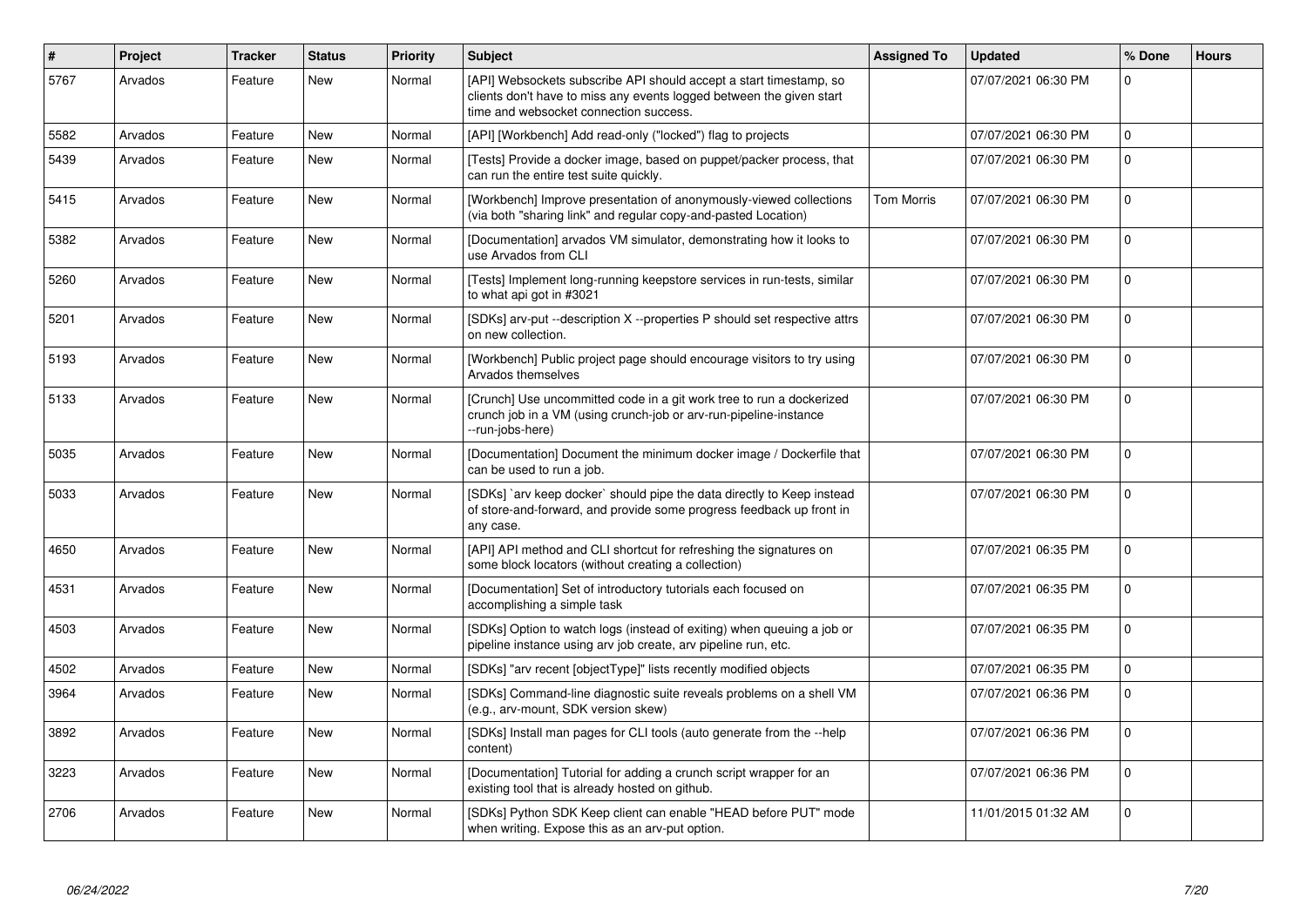| $\pmb{\#}$ | Project      | <b>Tracker</b> | <b>Status</b> | <b>Priority</b> | <b>Subject</b>                                                                                                                                                      | <b>Assigned To</b> | <b>Updated</b>      | % Done              | <b>Hours</b> |
|------------|--------------|----------------|---------------|-----------------|---------------------------------------------------------------------------------------------------------------------------------------------------------------------|--------------------|---------------------|---------------------|--------------|
| 1427       | Tapestry     | Feature        | New           | Normal          | As an administrator, I can see the (not-actually-public) public profile<br>page of a suspended participant / participant who withdrew and<br>requested data removal |                    | 10/28/2013 04:36 PM | 0                   |              |
| 714        | GET-Evidence | Feature        | <b>New</b>    | Normal          | Add spam-control measures                                                                                                                                           |                    | 09/22/2011 06:59 PM | $\mathbf 0$         |              |
| 696        | GET-Evidence | Feature        | New           | Normal          | Add Google Search API                                                                                                                                               |                    | 09/15/2011 01:53 PM | $\mathbf 0$         |              |
| 519        | GET-Evidence | Feature        | New           | Normal          | Use "BED" / "BED Detail" format instead of GFF                                                                                                                      | Tom Clegg          | 02/16/2011 02:53 PM | 0                   |              |
| 517        | GET-Evidence | Feature        | New           | Normal          | Genome links should indicate which data set(s) actually support the<br>variant call                                                                                 | Tom Clegg          | 02/15/2011 03:17 PM | $\mathbf 0$         |              |
| 501        | GET-Evidence | Feature        | New           | Normal          | GWAS - mark existing "not reviewed" variants as "pathogenic"                                                                                                        | Tom Clegg          | 02/16/2011 02:55 PM | 0                   |              |
| 498        | GET-Evidence | Feature        | New           | Normal          | Show nucleotide positions for all dbSNP-keyed variants                                                                                                              | Tom Clegg          | 02/16/2011 02:56 PM | $\mathbf 0$         |              |
| 488        | GET-Evidence | Feature        | New           | Normal          | Allow non-nsSNP variants                                                                                                                                            | Tom Clegg          | 02/16/2011 02:56 PM | $\mathbf 0$         |              |
| 486        | GET-Evidence | Feature        | New           | Normal          | support publications without PMIDs (other namespaces? original<br>contributions? OWW?)                                                                              | Tom Clegg          | 02/16/2011 02:56 PM | $\Omega$            |              |
| 485        | GET-Evidence | Feature        | New           | Normal          | Don't let users add variant pages for genes that aren't in knownGene                                                                                                | Tom Clegg          | 02/16/2011 02:32 PM | 0                   |              |
| 484        | GET-Evidence | Feature        | New           | Normal          | Figure out better solution to HNF1A-Ser574Gly (genomes) vs.<br>HNF1A-Gly574Ser (omim)                                                                               | Tom Clegg          | 02/16/2011 02:56 PM | $\mathbf 0$         |              |
| 483        | GET-Evidence | Feature        | New           | Normal          | Handle/prevent edit conflicts more effectively                                                                                                                      | Tom Clegg          | 02/16/2011 02:56 PM | $\Omega$            |              |
| 482        | GET-Evidence | Feature        | New           | Normal          | add "affects self (hom or dominant)" checkbox (vs "affects offspring") on<br>result page                                                                            | Tom Clegg          | 02/16/2011 02:57 PM | $\mathbf 0$         |              |
| 481        | GET-Evidence | Feature        | New           | Normal          | Test Internet Explorer, possibly use Chrome Frame to make editing<br>features work in IE                                                                            | Tom Clegg          | 02/16/2011 02:57 PM | $\mathbf 0$         |              |
| 476        | GET-Evidence | Feature        | New           | Low             | allow "lab members" group to upload/view publication PDFs                                                                                                           | Tom Clegg          | 02/16/2011 02:22 PM | 0                   |              |
| 16607      | Arvados      | Task           | New           | Normal          | Review                                                                                                                                                              | Ward<br>Vandewege  | 10/14/2020 07:52 PM | $\Omega$            |              |
| 16546      | Arvados      | Task           | New           | Normal          | Review                                                                                                                                                              | Tom Clegg          | 07/06/2021 09:11 PM | $\Omega$            |              |
| 15505      | Arvados      | Task           | New           | Normal          | Review                                                                                                                                                              | Tom Clegg          | 07/06/2021 09:12 PM | $\mathbf 0$         |              |
| 10073      | Arvados      | Task           | New           | Normal          | Transition plan                                                                                                                                                     | Tom Clegg          | 07/07/2021 06:23 PM | $\mathsf{O}\xspace$ |              |
| 10066      | Arvados      | Task           | New           | Normal          | Review                                                                                                                                                              |                    | 07/07/2021 06:23 PM | $\mathbf 0$         |              |
| 10046      | Arvados      | Task           | New           | Normal          | rails systemd unit or nginx config                                                                                                                                  | Tom Clegg          | 07/07/2021 06:23 PM | $\mathbf 0$         |              |
| 9158       | Arvados      | Task           | New           | Normal          | Skip expensive setup/teardown, too                                                                                                                                  | Tom Clegg          | 07/07/2021 06:25 PM | 0                   |              |
| 9026       | Tapestry     | Task           | New           | Normal          | Retrieve coverage metadata from get-evidence jobs                                                                                                                   | Tom Clegg          | 04/20/2016 08:19 PM | 0                   |              |
| 8796       | Tapestry     | Task           | New           | Normal          | Poll arvados for finished pipelines, resolve/reject relevant ArvadosJob                                                                                             | Tom Clegg          | 03/24/2016 06:48 PM | $\mathbf 0$         |              |
| 8794       | Tapestry     | Task           | New           | Normal          | Notify user that transfer has been initiated                                                                                                                        | Tom Clegg          | 03/24/2016 06:47 PM | $\mathbf 0$         |              |
| 6925       | Tapestry     | Task           | New           | Normal          | Review 6924-survey-field-id                                                                                                                                         | Ward<br>Vandewege  | 08/06/2015 05:26 PM | $\mathbf 0$         |              |
| 6612       | Arvados      | Task           | New           | Normal          | Report trash and pull queue & worker status in keepstore /status.json                                                                                               |                    | 01/18/2017 07:10 AM | $\mathsf{O}\xspace$ |              |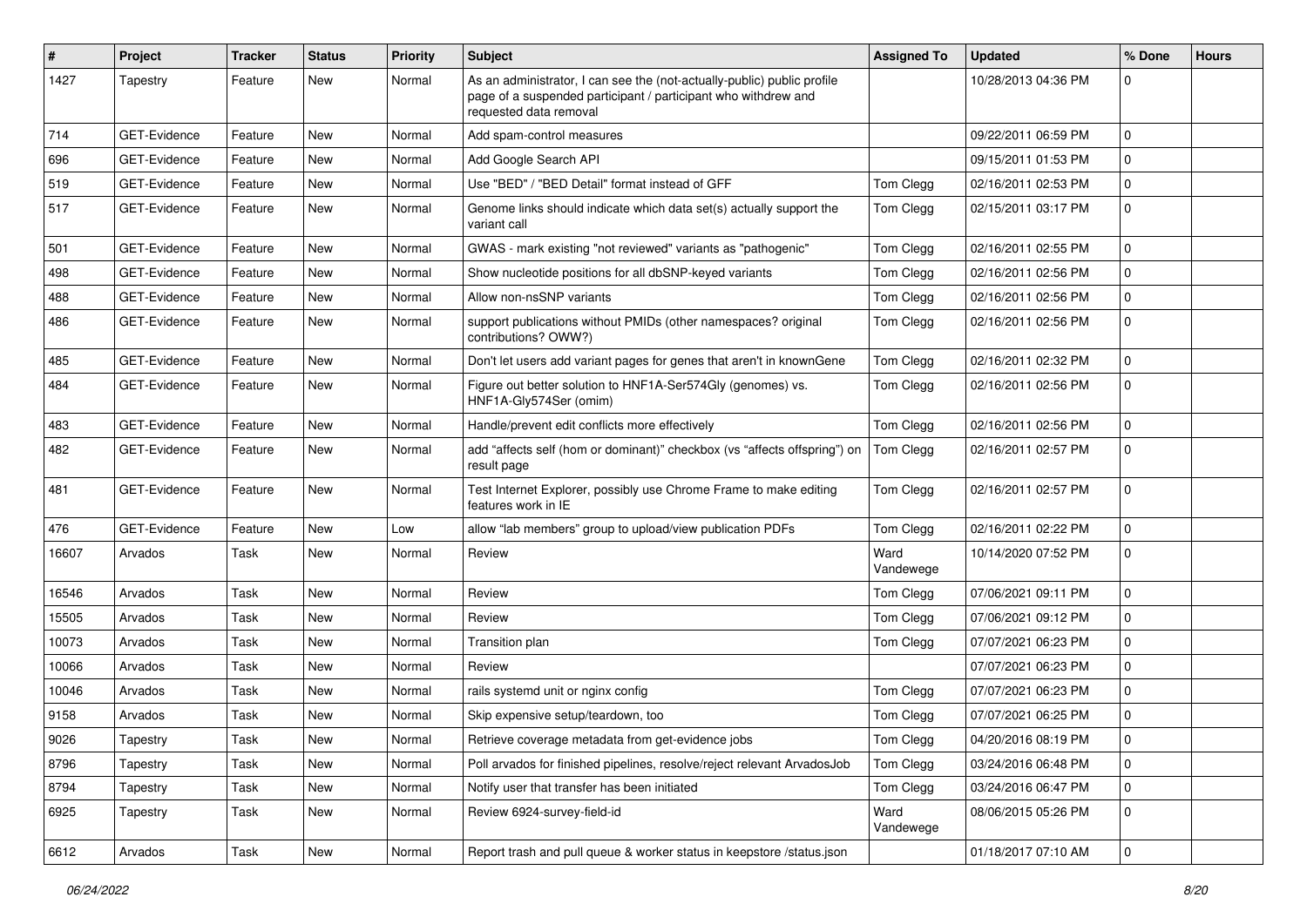| $\sharp$ | Project              | Tracker | <b>Status</b> | <b>Priority</b> | <b>Subject</b>                                                                                                         | <b>Assigned To</b> | <b>Updated</b>      | % Done      | <b>Hours</b> |
|----------|----------------------|---------|---------------|-----------------|------------------------------------------------------------------------------------------------------------------------|--------------------|---------------------|-------------|--------------|
| 6127     | Arvados              | Task    | New           | Normal          | Preserve template goal through login->UA->profile->back-to-work<br>process, and then convert template to instance goal | Tom Clegg          | 07/07/2021 06:29 PM | 0           |              |
| 6126     | Arvados              | Task    | New           | Normal          | Decide URL and advice for appropriate next step when in "pipeline<br>goal" mode                                        | Tom Clegg          | 07/07/2021 06:29 PM | 0           |              |
| 6125     | Arvados              | Task    | <b>New</b>    | Normal          | Enter goal mode when hitting Run on a pipeline template                                                                | Tom Clegg          | 07/07/2021 06:29 PM | 0           |              |
| 6124     | Arvados              | Task    | <b>New</b>    | Normal          | Add "goal mode" infrastructure                                                                                         | Tom Clegg          | 07/07/2021 06:29 PM | 0           |              |
| 6109     | Arvados              | Task    | New           | Normal          | Review                                                                                                                 |                    | 07/07/2021 06:29 PM | 0           |              |
| 5938     | Arvados              | Task    | New           | Normal          | Handle normal container startup and shutdown races without logging an<br>error/notice or missing the first interval    | Tom Clegg          | 07/07/2021 06:30 PM | 0           |              |
| 5862     | Arvados              | Task    | New           | Normal          | Fill in component params from pipeline params in a-r-p-i                                                               | Tom Clegg          | 02/14/2017 08:00 PM | $\mathbf 0$ |              |
| 5861     | Arvados              | Task    | New           | Normal          | Allow editing pipeline parameters in workbench                                                                         | Tom Clegg          | 02/14/2017 08:00 PM | 0           |              |
| 5860     | Arvados              | Task    | New           | Normal          | Provide detail about expected information/presentation                                                                 | Tom Clegg          | 07/06/2021 09:26 PM | 0           |              |
| 5853     | Arvados              | Task    | New           | Normal          | Document pipeline parameters API                                                                                       | Tom Clegg          | 02/14/2017 08:00 PM | 0           |              |
| 5454     | Arvados              | Task    | <b>New</b>    | Normal          | Prototype keep-to-s3 gateway                                                                                           | Tom Clegg          | 02/13/2019 06:04 PM | 0           |              |
| 4611     | Arvados              | Task    | New           | Normal          | Update doc to match current plans                                                                                      | Tom Clegg          | 03/09/2017 09:54 PM | 0           |              |
| 3738     | Arvados              | Task    | New           | Normal          | arv-run-pipeline-instance: display workbench URI instead of the bare<br>uuid                                           |                    | 07/06/2021 09:27 PM | 0           |              |
| 3737     | Arvados              | Task    | <b>New</b>    | Normal          | Include workbench URI in discovery document                                                                            |                    | 07/06/2021 09:27 PM | 0           |              |
| 3309     | Arvados              | Task    | New           | Normal          | [Documentation] Present an efficient pattern for developing a Python<br>program as a Crunch job                        |                    | 03/10/2017 06:40 PM | 0           |              |
| 3192     | Arvados              | Task    | New           | Normal          | Clarify requirements/implementation                                                                                    | Tom Clegg          | 03/09/2017 09:35 PM | 0           |              |
| 3189     | Arvados              | Task    | New           | Normal          | [Blocker] Clarify design/requirements                                                                                  | Tom Clegg          | 10/03/2014 04:52 PM | 0           |              |
| 2889     | Arvados              | Task    | New           | Normal          | Make other users' shared instances accessible via dashboard/home                                                       |                    | 05/27/2014 08:27 PM | 0           |              |
| 2822     | Arvados              | Task    | New           | Normal          | [SDKs] Use Ruby SDK instead of google-api-client in<br>arv-run-pipeline-instance                                       |                    | 07/07/2021 06:28 PM | 0           |              |
| 18942    | Arvados              | Story   | New           | Normal          | Remove perl SDK, tests, dependencies                                                                                   |                    | 03/29/2022 02:14 PM | $\mathbf 0$ |              |
| 18342    | <b>Arvados Epics</b> | Story   | New           | Normal          | Stream Keep data to minimize latency and memory usage                                                                  |                    | 05/09/2022 03:21 PM | 0           |              |
| 18341    | Arvados              | Story   | New           | Normal          | 'arvados-server init" can set up a single-node production cluster                                                      |                    | 11/08/2021 02:39 PM | 0           |              |
| 18338    | Arvados              | Story   | New           | Normal          | 'arvados-server init" can use a local root CA to sign certificates                                                     |                    | 11/05/2021 03:27 PM | 0           |              |
| 18337    | Arvados Epics        | Story   | New           | Normal          | Easy install via OS package                                                                                            |                    | 02/18/2022 09:56 PM | 0           |              |
| 17344    | Arvados              | Story   | New           | Normal          | [boot] Make arvados-server-easy package suitable for demo use case                                                     | Tom Clegg          | 07/06/2021 09:12 PM | 0           |              |
| 17207    | Arvados Epics        | Story   | New           | Normal          | External access to web services running in containers                                                                  |                    | 05/09/2022 03:20 PM | 0           |              |
| 16453    | Arvados              | Story   | New           | Normal          | [controller] Expand config comment about LDAP search filters                                                           |                    | 05/20/2020 03:33 PM | 0           |              |
| 16069    | Arvados              | Story   | New           | Normal          | [boot] start a dev cluster                                                                                             |                    | 01/22/2020 07:34 PM | 0           |              |
| 15865    | Arvados              | Story   | New           | Normal          | [arvados-dispatch-cloud] Cumulative instance time and cost metrics                                                     |                    | 04/28/2021 01:38 PM | 0           |              |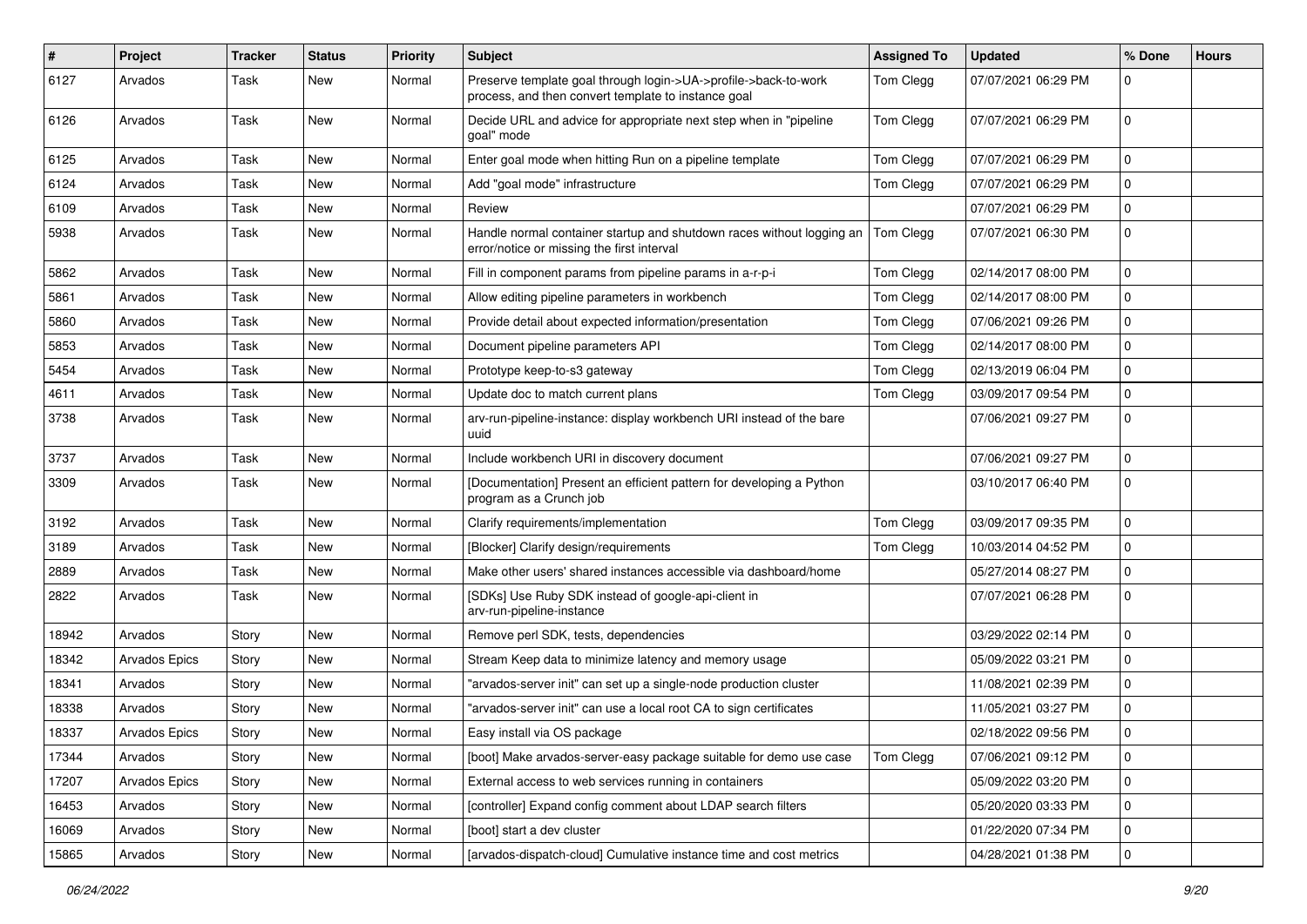| ∦     | Project              | <b>Tracker</b> | <b>Status</b> | <b>Priority</b> | <b>Subject</b>                                                                                                                           | <b>Assigned To</b> | <b>Updated</b>      | % Done              | <b>Hours</b> |
|-------|----------------------|----------------|---------------|-----------------|------------------------------------------------------------------------------------------------------------------------------------------|--------------------|---------------------|---------------------|--------------|
| 15697 | Arvados              | Story          | New           | Normal          | [doc] explain lifecycle of Keep blocks, and how it affects storage<br>backend usage/cost                                                 |                    | 07/06/2021 09:08 PM | $\mathbf 0$         |              |
| 15641 | Arvados              | Story          | New           | Normal          | [keep-balance] [SDKs] rendezvous by volume UUID instead of server<br><b>UUID</b>                                                         |                    | 09/16/2019 07:27 PM | $\mathbf 0$         |              |
| 14923 | Arvados              | Story          | New           | Normal          | [CWL] Reduce memory footprint by using webdav to get file/dir listings<br>in collections (instead of Python SDK)                         |                    | 07/06/2021 09:09 PM | $\mathbf 0$         |              |
| 14004 | Arvados              | Story          | New           | Normal          | [Controller] Keep database in tune                                                                                                       |                    | 07/06/2021 09:10 PM | 0                   |              |
| 14001 | Arvados              | Story          | New           | Normal          | [Spike] [Controller] Port "update workflow" API to controller                                                                            |                    | 07/06/2021 09:10 PM | $\mathbf 0$         |              |
| 13997 | Arvados              | Story          | New           | Normal          | [Controller] Port "collection update" API from Rails                                                                                     |                    | 07/06/2021 09:10 PM | $\mathbf 0$         |              |
| 13995 | Arvados              | Story          | New           | Normal          | [Controller] Port "collection update" functional tests from Rails API to<br>controller test suite                                        |                    | 07/06/2021 09:10 PM | $\mathbf 0$         |              |
| 13876 | Arvados              | Story          | New           | Normal          | [CLI] arvados-server "status" subcommand                                                                                                 |                    | 07/20/2018 02:58 AM | $\mathbf 0$         |              |
| 13875 | Arvados              | Story          | New           | Normal          | [CLI] arvados-server "metrics" subcommand                                                                                                |                    | 07/20/2018 02:52 AM | 0                   |              |
| 13874 | Arvados              | Story          | New           | Normal          | [CLI] arvados-server "health" subcommand                                                                                                 |                    | 07/06/2021 09:14 PM | 0                   |              |
| 13574 | Arvados              | Story          | New           | Normal          | [Controller] Update container priorities asynchronously                                                                                  |                    | 04/22/2020 09:00 PM | 0                   |              |
| 13484 | Arvados              | Story          | New           | Normal          | Support multiple load-balanced API server nodes                                                                                          | Ward<br>Vandewege  | 07/06/2021 09:25 PM | $\mathbf 0$         |              |
| 13048 | Arvados              | Story          | New           | Normal          | Refactor crunch2 logging                                                                                                                 |                    | 07/06/2021 09:13 PM | $\mathbf{0}$        |              |
| 12868 | Arvados              | Story          | New           | Normal          | Rearrange packages so "arv" runs a Go program that shells out to<br>Python/Ruby code only if needed                                      |                    | 01/18/2022 09:30 PM | $\mathbf 0$         |              |
| 10849 | Arvados              | Story          | New           | Normal          | [API] [SDKs] When client and server versions differ, the server must<br>either implement the API the client expects, or return an error. |                    | 07/07/2021 06:21 PM | $\mathbf 0$         |              |
| 9053  | <b>Arvados Epics</b> | Story          | New           | Normal          | Port API server to Go                                                                                                                    |                    | 01/26/2022 02:58 PM | 0                   |              |
| 5865  | Arvados              | Story          | New           | Normal          | [Crunch] Run a local job using a docker image directly from the shell<br>VM (without writing the docker image to Keep)                   |                    | 07/07/2021 06:30 PM | $\mathbf 0$         |              |
| 5788  | Arvados              | Story          | New           | Normal          | [SDKs] [refactor] Dry up KeepService get() and put() in arvados/keep.py                                                                  |                    | 07/07/2021 06:30 PM | 0                   |              |
| 5468  | Arvados              | Story          | New           | Normal          | [SDKs] Refactor arv-get/put/copy into the Python "arv" wrapper using<br>common exception-handling and argument parsing                   |                    | 07/07/2021 06:30 PM | 0                   |              |
| 5007  | Arvados              | Story          | New           | Normal          | [Workbench] Pilot material design theme                                                                                                  |                    | 07/07/2021 06:31 PM | 0                   |              |
| 4833  | Arvados              | Story          | New           | Normal          | [Crunch] Quick turnaround time when updating a docker image in order<br>to re-run a job                                                  |                    | 07/07/2021 06:31 PM | $\mathsf{O}\xspace$ |              |
| 4744  | Arvados              | Story          | New           | Normal          | [Workbench] Merge "user agreement" and "required profile fields" into a<br>single page                                                   |                    | 07/07/2021 06:31 PM | l 0                 |              |
| 4566  | Arvados              | Story          | New           | Normal          | [Documentation] Introduce compute workflow / pipeline concepts in user<br>guide                                                          |                    | 07/07/2021 06:35 PM | $\overline{0}$      |              |
| 4237  | Arvados              | Story          | New           | Normal          | [Documentation] Update and expand<br>user/tutorials/tutorial-keep-mount.html to show practical ways of finding<br>data via FUSE mount.   |                    | 07/07/2021 06:35 PM | $\overline{0}$      |              |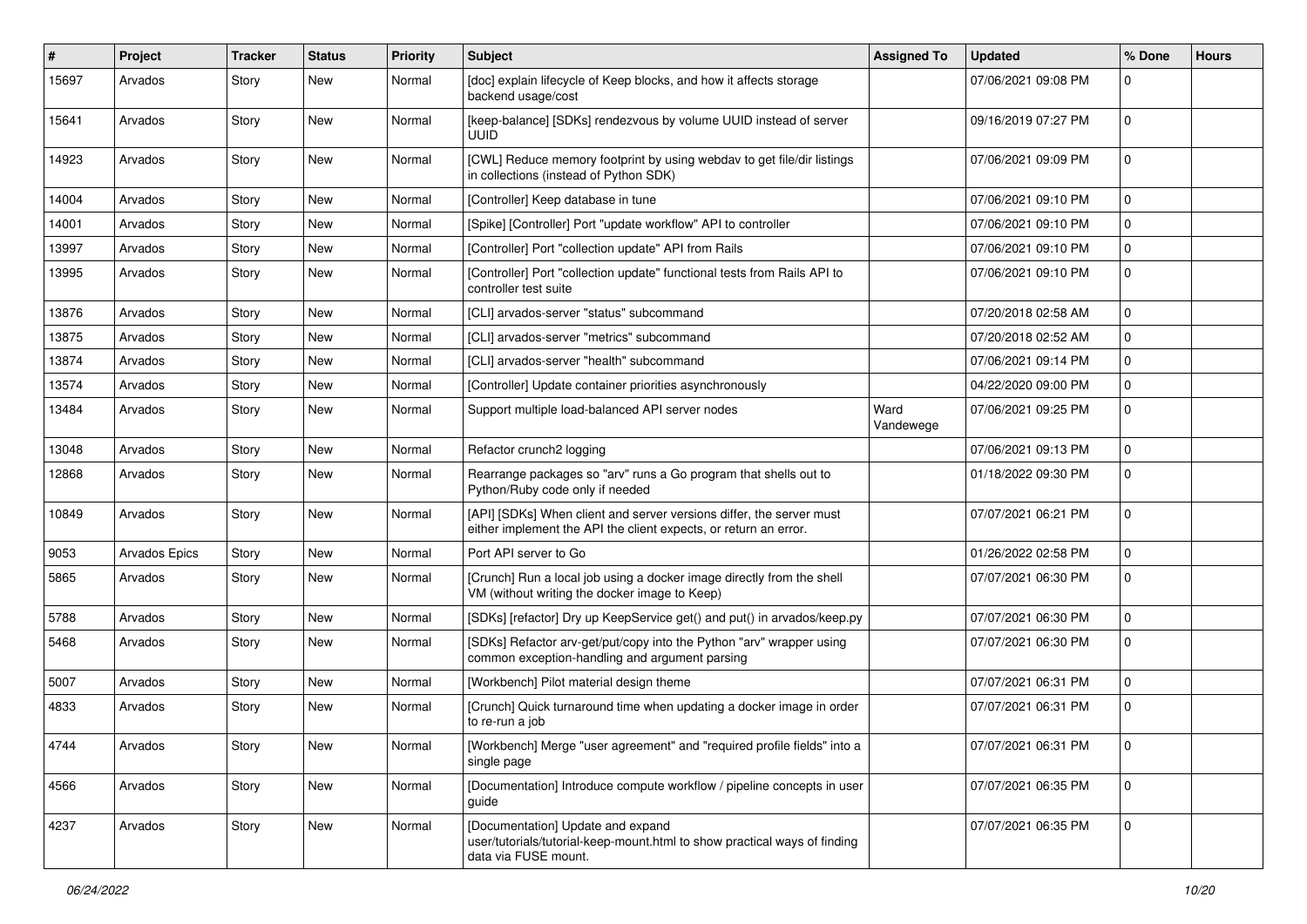| #     | Project      | <b>Tracker</b> | <b>Status</b> | <b>Priority</b> | <b>Subject</b>                                                                                                                                                   | <b>Assigned To</b> | <b>Updated</b>      | % Done       | <b>Hours</b> |
|-------|--------------|----------------|---------------|-----------------|------------------------------------------------------------------------------------------------------------------------------------------------------------------|--------------------|---------------------|--------------|--------------|
| 3640  | Arvados      | Story          | New           | Normal          | [SDKs] Add runtime option to SDKs (esp Python and arv-mount) to use<br>a filesystem directory block cache as an alternative to RAM cache.                        |                    | 03/21/2022 03:58 PM | $\Omega$     |              |
| 3365  | Arvados      | Story          | New           | Normal          | [SDK] Show the Workbench URI for the job when running a job or<br>pipeline from the command line                                                                 |                    | 07/06/2021 09:27 PM | $\Omega$     |              |
| 3304  | Arvados      | Story          | New           | Normal          | [Workbench] Add checkboxes to multi-type chooser modal to filter by<br>object type                                                                               | Tom Clegg          | 08/27/2014 07:05 AM | $\mathbf 0$  |              |
| 3298  | Arvados      | Story          | New           | Normal          | [Workbench] Rearrange collection chooser to show a preview (file list)<br>inline instead of in a separate preview pane. See [[Workbench UI<br>images]]           |                    | 07/07/2021 06:36 PM | $\mathbf 0$  |              |
| 3199  | Arvados      | Story          | New           | Normal          | [SDK] Keep clients (e.g., arv-put and crunch-job) ask API to refresh blob<br>signatures if expiry times are sooner than ETA of collection.create                 |                    | 07/06/2021 09:26 PM | $\mathbf 0$  |              |
| 3180  | Arvados      | Story          | New           | Normal          | [Crunch] When a job fails in a pipeline instance, should the other<br>queued/running jobs get cancelled automatically?                                           |                    | 10/03/2014 04:52 PM | $\mathbf 0$  |              |
| 2679  | Arvados      | Story          | New           | Normal          | [API] If enabled by user via "preferences" checkbox in Workbench,<br>notification service sends email to owner when a workflow finishes, fails,<br>or is failing |                    | 07/06/2021 09:12 PM | $\Omega$     |              |
| 11669 | Arvados      | Bug            | In Progress   | Normal          | [Crunch2] crunch-dispatch-slurm hits scancel too much                                                                                                            |                    | 07/06/2021 09:22 PM | $\Omega$     |              |
| 11460 | Arvados      | <b>Bug</b>     | In Progress   | Normal          | [SDK] avoid interfering with socket open/close - use pycurl<br>sockoptfunction instead of opensocketfunction                                                     | Tom Clegg          | 07/06/2021 09:23 PM | $\Omega$     |              |
| 9969  | Arvados      | Bug            | In Progress   | Normal          | [Crunch2] [API] Permit container [request] with empty command (run<br>default docker command)                                                                    |                    | 07/07/2021 06:23 PM | $\Omega$     |              |
| 6924  | Tapestry     | Bug            | In Progress   | Normal          | Google survey participation link should work for newly created surveys,<br>too                                                                                   | Tom Clegg          | 08/06/2015 07:04 PM | $\mathbf{0}$ |              |
| 1412  | Tapestry     | Bug            | In Progress   | Low             | Ruby 1.9 incompatibilities                                                                                                                                       |                    | 10/28/2013 04:38 PM | $\mathbf 0$  |              |
| 17805 | Arvados      | Feature        | In Progress   | Normal          | [fuse] access containers and container_requests through by_id directory<br>in sitefs                                                                             | Tom Clegg          | 12/08/2021 07:44 PM | $\mathbf 0$  |              |
| 17209 | Arvados      | Feature        | In Progress   | Normal          | Controller forwards web requests to crunch worker nodes                                                                                                          | Tom Clegg          | 05/11/2021 07:10 PM | $\mathbf 0$  |              |
| 11183 | Arvados      | Feature        | In Progress   | Normal          | [Deployment] Use consul to report health of services/components                                                                                                  | Tom Clegg          | 07/06/2021 09:11 PM | $\mathbf 0$  |              |
| 9541  | Arvados      | Feature        | In Progress   | Normal          | [Keep] Handle HEAD requests without allocating a data buffer                                                                                                     | Tom Clegg          | 01/29/2020 03:10 PM | $\mathbf 0$  |              |
| 8697  | Tapestry     | Feature        | In Progress   | Normal          | Check for finished download/processing jobs                                                                                                                      | Tom Clegg          | 03/24/2016 06:48 PM | $\mathbf 0$  |              |
| 925   | GET-Evidence | Feature        | In Progress   | Normal          | Add EVS frequency data                                                                                                                                           | Tom Clegg          | 05/16/2012 03:30 PM | $\mathbf 0$  |              |
| 927   | GET-Evidence | Support        | In Progress   | Normal          | Update 1000 Genomes frequency data                                                                                                                               |                    | 05/18/2012 03:15 PM | $\mathbf 0$  |              |
| 18291 | Arvados      | Task           | In Progress   | Normal          | Review 18287-external-url-defaults                                                                                                                               | Tom Clegg          | 10/22/2021 07:19 PM | O            |              |
| 17660 | Arvados      | Task           | In Progress   | Normal          | Review 17209-http-forward                                                                                                                                        | Ward<br>Vandewege  | 05/11/2021 07:10 PM | $\mathbf 0$  |              |
| 15459 | Arvados      | Task           | In Progress   | Normal          | Review 15003-real-configs-flagged-unknown                                                                                                                        | Tom Clegg          | 07/10/2019 08:56 PM | $\mathbf 0$  |              |
| 15263 | Arvados      | Task           | In Progress   | Normal          | Review 14931-custom-tags                                                                                                                                         | Peter Amstutz      | 06/03/2019 03:41 PM | $\mathbf 0$  |              |
| 9103  | Arvados      | Task           | In Progress   | Normal          | Skip collection performance tests in Python SDK suite                                                                                                            | Tom Clegg          | 07/07/2021 06:25 PM | 0            |              |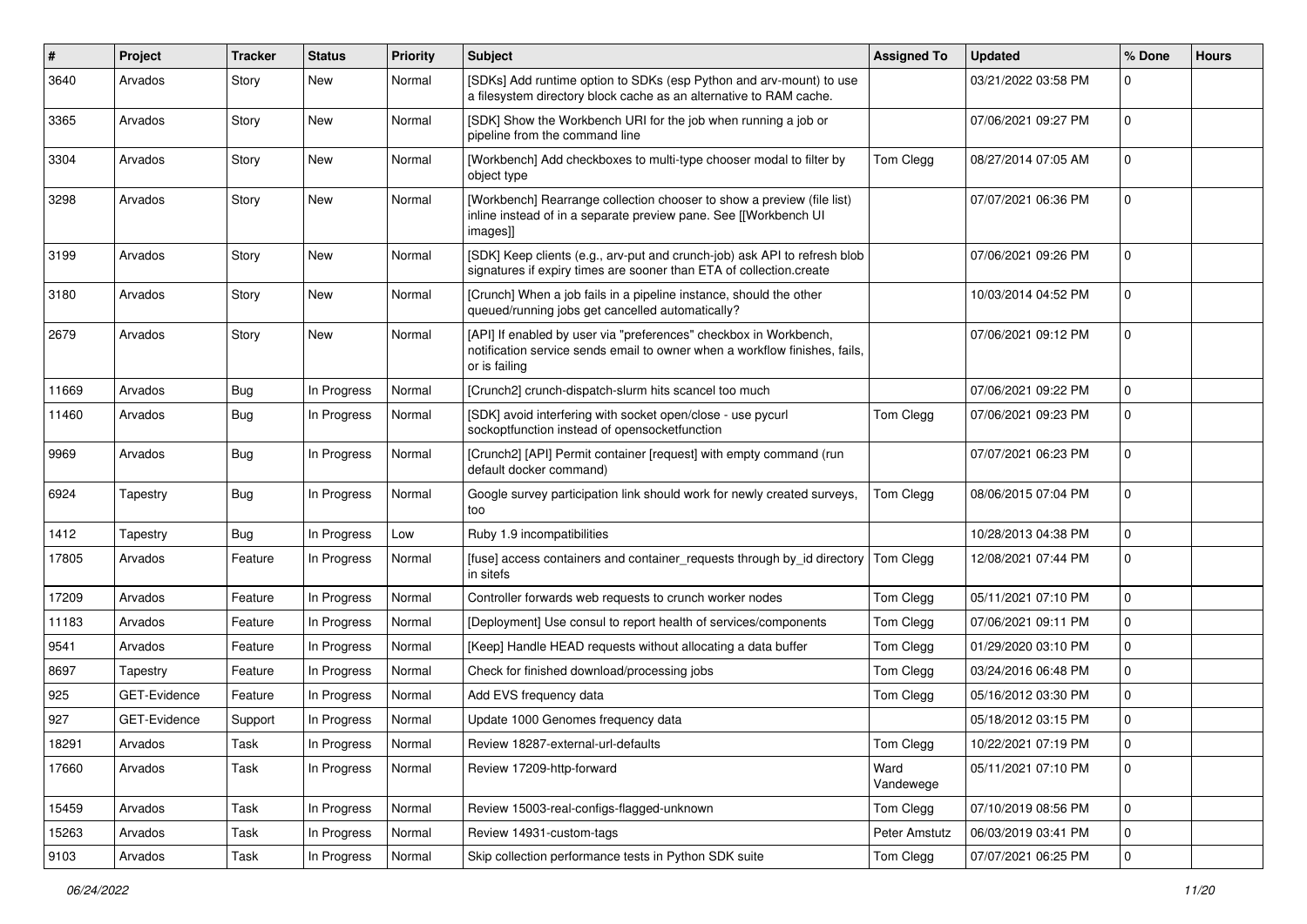| #     | Project | Tracker    | <b>Status</b> | <b>Priority</b> | Subject                                                                                             | <b>Assigned To</b>  | <b>Updated</b>      | % Done         | <b>Hours</b> |
|-------|---------|------------|---------------|-----------------|-----------------------------------------------------------------------------------------------------|---------------------|---------------------|----------------|--------------|
| 18286 | Arvados | <b>Bug</b> | Resolved      | Normal          | [Documentation] dispatch-lsf requires<br>Services.DispatchLSF.InternalURLs entry                    | Tom Clegg           | 10/21/2021 06:45 PM | 0              |              |
| 16523 | Arvados | <b>Bug</b> | Resolved      | Normal          | [Workbench1] uploader fails - discovery doc URL with double slash fails<br>CORS check               | Tom Clegg           | 10/07/2020 02:11 AM | 0              |              |
| 16151 | Arvados | Bug        | Resolved      | Normal          | Python SDK dependency rule sabotages tests                                                          | Peter Amstutz       | 03/03/2020 02:28 PM | $\mathbf 0$    |              |
| 16081 | Arvados | <b>Bug</b> | Resolved      | Normal          | [doc] version selector drop-down menu cannot be opened                                              | Peter Amstutz       | 01/23/2020 10:27 PM | 0              |              |
| 15819 | Arvados | <b>Bug</b> | Resolved      | Normal          | [packages] workbench dev package not being built                                                    |                     | 01/22/2020 02:52 PM | 0              |              |
| 15673 | Arvados | <b>Bug</b> | Resolved      | Normal          | [SDKs][Ruby] Update faraday usage                                                                   | Tom Clegg           | 01/22/2020 02:51 PM | 0              |              |
| 15043 | Arvados | <b>Bug</b> | Resolved      | Normal          | [SDKs] [R] Missing stylesheet in R SDK docs                                                         |                     | 12/30/2019 09:24 PM | 0              |              |
| 14407 | Arvados | Bug        | Resolved      | Normal          | [Workbench] tests fail on current version of firefox                                                | Tom Clegg           | 11/13/2018 08:53 PM | 0              |              |
| 14181 | Arvados | <b>Bug</b> | Resolved      | Normal          | [keep-web] [Documentation] Increase client max body size for<br>WebDAV requests                     | Tom Clegg           | 03/01/2019 06:30 PM | 0              |              |
| 13674 | Arvados | Bug        | Resolved      | Normal          | [crunch-dispatch-slurm] Use hash instead of array for InstanceTypes<br>config                       | Tom Clegg           | 07/23/2018 06:52 PM | 0              |              |
| 13638 | Arvados | <b>Bug</b> | Resolved      | Normal          | Fix incorrect python-arvados-cwl-runner package version                                             | Peter Amstutz       | 07/23/2018 06:52 PM | 0              |              |
| 13623 | Arvados | <b>Bug</b> | Resolved      | Normal          | [Documentation] Update install docs to acknowledge systemd                                          |                     | 04/22/2020 09:02 PM | 0              |              |
| 13045 | Arvados | <b>Bug</b> | Resolved      | Normal          | [keep-web] JSON logs                                                                                |                     | 05/16/2018 02:45 PM | 0              |              |
| 12297 | Arvados | Bug        | Resolved      | Normal          | [Workbench] dashboard fiddlesticks with minimal container request                                   | Tom Clegg           | 09/20/2017 08:12 PM | 0              |              |
| 12196 | Arvados | <b>Bug</b> | Resolved      | Normal          | [crunchstat-summary] avoid opening too many files at once when<br>working on a large container tree | Tom Clegg           | 09/14/2017 08:14 PM | 0              |              |
| 12078 | Arvados | <b>Bug</b> | Resolved      | Normal          | [crunch1] [crunch-job] Perl error "API method  failed: hash- or arrayref<br>expected"               | Tom Clegg           | 08/09/2017 06:38 PM | 0              |              |
| 11973 | Arvados | <b>Bug</b> | Resolved      | Normal          | [CWL] package-builder fails on schema-salad>=2.6                                                    | Tom Clegg           | 07/17/2017 02:32 PM | 0              |              |
| 11249 | Arvados | Bug        | Resolved      | Normal          | [SDKs] Writable collection files returned by Go SDK should be seekable                              | Tom Clegg           | 12/17/2017 11:48 PM | 0              |              |
| 11155 | Arvados | <b>Bug</b> | Resolved      | Normal          | [Docs] Document keepstore S3 volume configuration                                                   |                     | 06/16/2021 09:20 PM | 0              |              |
| 10350 | Arvados | <b>Bug</b> | Resolved      | Normal          | [Documentation] Update /api/authentication.html with correct<br>information                         | Peter Amstutz       | 03/07/2017 06:59 PM | 0              |              |
| 10162 | Arvados | <b>Bug</b> | Resolved      | Normal          | [Tests] Fix (occasionally) hanging crunch-run tests                                                 |                     | 05/03/2018 08:17 PM | 0              |              |
| 9900  | Arvados | <b>Bug</b> | Resolved      | Normal          | [Crunch2] [API] Add ephemeral "run token" for running containers                                    |                     | 10/11/2017 07:16 PM | 0              |              |
| 9688  | Arvados | <b>Bug</b> | Resolved      | Normal          | [Crunch2] Limit number of dispatch attempts per container                                           |                     | 09/06/2021 07:33 PM | 0              |              |
| 9567  | Arvados | <b>Bug</b> | Resolved      | Normal          | [Tests] [CWL] Fix Jenkins build                                                                     |                     | 07/19/2016 12:51 AM | 0              |              |
| 9016  | Arvados | <b>Bug</b> | Resolved      | Normal          | Make services/login-sync pass tests in bundler 1.12                                                 | Tom Clegg           | 04/20/2016 01:53 PM | 0              |              |
| 8675  | Arvados | <b>Bug</b> | Resolved      | Normal          | [Crunch2] Unreliable test TestWriteMultipleLogs in services/crunch-run                              |                     | 04/27/2017 05:12 PM | 0              |              |
| 7255  | Arvados | <b>Bug</b> | Resolved      | Normal          | [Data Manager] Test some non-trivial manifests in integration test                                  | Radhika<br>Chippada | 11/30/2015 03:30 PM | $\mathbf 0$    |              |
| 6997  | Arvados | Bug        | Resolved      | Normal          | [Keep] keepstore reboots GCE host under heavy load                                                  |                     | 01/31/2019 06:50 PM | $\overline{0}$ |              |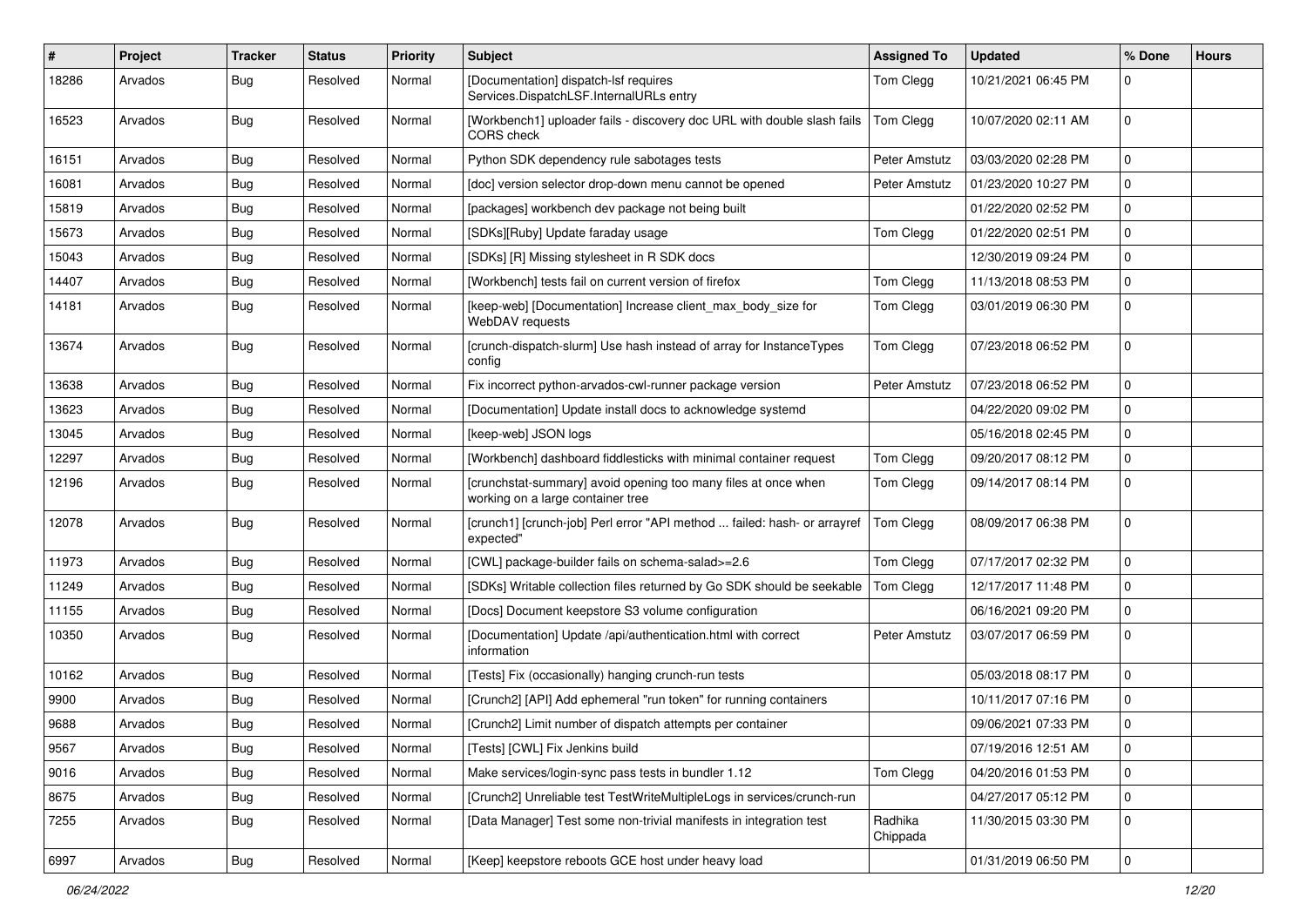| #     | Project | <b>Tracker</b> | <b>Status</b> | <b>Priority</b> | <b>Subject</b>                                                                                                                                                     | <b>Assigned To</b>  | <b>Updated</b>      | % Done              | <b>Hours</b> |
|-------|---------|----------------|---------------|-----------------|--------------------------------------------------------------------------------------------------------------------------------------------------------------------|---------------------|---------------------|---------------------|--------------|
| 6664  | Arvados | <b>Bug</b>     | Resolved      | Normal          | [Tests] Generate code coverage reports for Go code in Jenkins test<br>suite                                                                                        |                     | 01/15/2020 07:59 PM | 0                   |              |
| 5685  | Arvados | Bug            | Resolved      | Normal          | [SDKs] In Go SDK keepclient, use defaultCollectionReplication as<br>default Want replicas (instead of always 2)                                                    |                     | 05/05/2016 02:06 PM | $\mathbf{0}$        |              |
| 4772  | Arvados | <b>Bug</b>     | Resolved      | Normal          | [Workbench] Do not offer "move selected" command on<br>projects#show tabs if project is not writable                                                               | Radhika<br>Chippada | 12/12/2014 03:16 PM | $\mathbf 0$         |              |
| 4661  | Arvados | <b>Bug</b>     | Resolved      | Normal          | [SDKs] Python Keep client's retry/rescue should not make an OOM<br>exception look like a Keep problem                                                              |                     | 01/15/2015 05:05 PM | $\mathbf 0$         |              |
| 4085  | Arvados | <b>Bug</b>     | Resolved      | Normal          | [Workbench] On pipeline instance page, queued jobs should have<br>Cancel buttons                                                                                   |                     | 10/08/2014 07:19 PM | $\mathbf{0}$        |              |
| 3645  | Arvados | <b>Bug</b>     | Resolved      | Normal          | [Keep] Rename -permission-key-file to -blob-signing-key-file for clarity<br>and to match API configuration knob.                                                   |                     | 04/12/2016 03:27 PM | $\mathbf 0$         |              |
| 3027  | Arvados | <b>Bug</b>     | Resolved      | Normal          | [Workbench] job->log tab appears to be loading forever if Log collection<br>is not found                                                                           |                     | 07/25/2014 11:33 AM | $\mathbf{0}$        |              |
| 3024  | Arvados | <b>Bug</b>     | Resolved      | Normal          | [API] Synchronize read permissions and collection name links                                                                                                       |                     | 09/19/2014 06:38 PM | 0                   |              |
| 3023  | Arvados | Bug            | Resolved      | Normal          | Fix infinite-scroll on collections and pipeline templates chooser                                                                                                  |                     | 06/16/2014 09:50 AM | $\mathsf{O}\xspace$ |              |
| 2833  | Arvados | <b>Bug</b>     | Resolved      | Normal          | In development mode, after auto-reloading models, workbench<br>complains "A copy of ArvadosApiClient has been removed from the<br>module tree but is still active" |                     | 05/16/2014 04:47 PM | $\mathbf{0}$        |              |
| 2821  | Arvados | <b>Bug</b>     | Resolved      | Normal          | "Delete" button missing from pipeline instances index page in<br>Workbench                                                                                         | Tom Clegg           | 05/30/2014 04:32 PM | $\mathbf{0}$        |              |
| 2705  | Arvados | Bug            | Resolved      | Normal          | Remove arv-mount to a separate package so the Python SDK does not<br>depend on fuse libraries.                                                                     |                     | 05/13/2014 10:19 AM | $\mathbf 0$         |              |
| 2484  | Arvados | <b>Bug</b>     | Resolved      | Normal          | Workbench error when combining existing collections to make a new<br>collection (encountered by Jonathan 2014-03-26)                                               | Peter Amstutz       | 04/16/2014 12:47 PM | $\mathbf{0}$        |              |
| 14573 | Arvados | Feature        | Resolved      | Normal          | [Spike] [API] Fully functional filename search                                                                                                                     | Peter Amstutz       | 05/21/2019 10:27 PM | 0                   |              |
| 12876 | Arvados | Feature        | Resolved      | Normal          | [CLI] arvados-client command-line tool                                                                                                                             | Tom Clegg           | 01/11/2018 03:28 PM | 0                   |              |
| 12090 | Arvados | Feature        | Resolved      | Normal          | Collections/data access API                                                                                                                                        |                     | 12/18/2019 09:13 PM | 0                   |              |
| 10313 | Arvados | Feature        | Resolved      | Normal          | [Crunch2] crunch-run config option to use arv-mount for output dir                                                                                                 |                     | 02/13/2019 06:03 PM | $\mathsf{O}\xspace$ |              |
| 8731  | Arvados | Feature        | Resolved      | Normal          | Update arv-box to use arvados/build/* instead of arvados-dev/jenkins/*                                                                                             |                     | 03/29/2016 06:55 PM | $\mathbf 0$         |              |
| 8730  | Arvados | Feature        | Resolved      | Normal          | Update Hacking and other wiki pages to use arvados/build/* instead of<br>arvados-dev/jenkins/*                                                                     | Tom Clegg           | 03/16/2016 07:56 PM | $\mathbf{0}$        |              |
| 8439  | Arvados | Feature        | Resolved      | Normal          | [git] Allow non-fast-forward push to arvados-hosted repos                                                                                                          | <b>Brett Smith</b>  | 03/08/2016 05:33 PM | 0                   |              |
| 8409  | Arvados | Feature        | Resolved      | Normal          | [crunchstat-summary] Look for signs of cache thrashing and suggest<br>increasing keep_cache_mb_per_task                                                            |                     | 06/29/2017 02:06 PM | $\overline{0}$      |              |
| 7724  | Arvados | Feature        | Resolved      | Normal          | [Data Manager] use scoped token in test suite                                                                                                                      | Tom Clegg           | 03/15/2017 11:04 PM | $\mathbf 0$         |              |
| 7595  | Arvados | Feature        | Resolved      | Normal          | [keep-web] Cache keep_services list between requests                                                                                                               |                     | 09/04/2017 06:59 PM | $\mathbf 0$         |              |
| 7594  | Arvados | Feature        | Resolved      | Normal          | [keep-rsync] review test updates on 7167-keep-rsync                                                                                                                | Tom Clegg           | 10/22/2015 05:16 PM | $\overline{0}$      |              |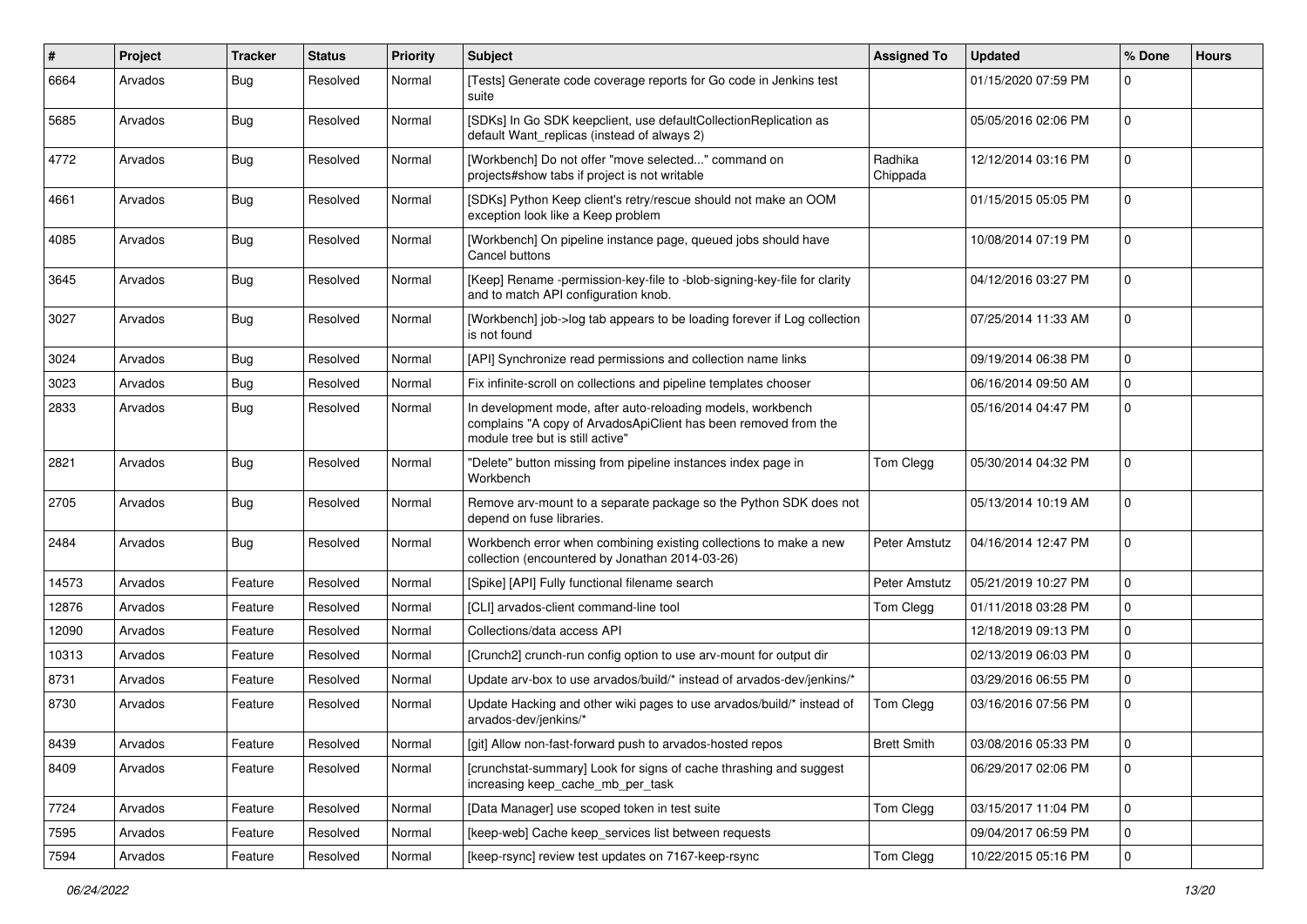| #     | Project | <b>Tracker</b> | <b>Status</b> | <b>Priority</b> | <b>Subject</b>                                                                                                           | <b>Assigned To</b>  | <b>Updated</b>      | % Done         | <b>Hours</b> |
|-------|---------|----------------|---------------|-----------------|--------------------------------------------------------------------------------------------------------------------------|---------------------|---------------------|----------------|--------------|
| 6707  | Arvados | Feature        | Resolved      | Normal          | [Documentation] Reserve uuid_prefix "zzz{anything}" for self-assigned<br>trial/test deploys.                             |                     | 01/15/2020 08:01 PM | 0              |              |
| 6519  | Arvados | Feature        | Resolved      | Normal          | [Workbench] [Crunch2] index and show pages for Containers and<br><b>Container Requests</b>                               |                     | 12/07/2016 12:11 AM | 0              |              |
| 6312  | Arvados | Feature        | Resolved      | Normal          | [Workbench] Use download service instead of passing Keep data<br>through Rails                                           |                     | 03/09/2017 09:55 PM | $\mathbf 0$    |              |
| 6191  | Arvados | Feature        | Resolved      | Normal          | Propagate stderr from all srun uses (e.g., clean-tmp and docker-install<br>should have what install script got in #6094) | Tom Clegg           | 03/09/2017 09:55 PM | 0              |              |
| 3380  | Arvados | Feature        | Resolved      | Normal          | [SDK] Command line tools should accept a --version command                                                               |                     | 01/03/2020 04:30 PM | 0              |              |
| 2660  | Arvados | Feature        | Resolved      | Normal          | [Tests] [Draft] Make entire test suite run faster by eliminating excess<br>start/stop                                    |                     | 02/14/2017 08:06 PM | $\pmb{0}$      |              |
| 2487  | Arvados | Feature        | Resolved      | Normal          | Finish/merge last sprint's docker work.                                                                                  | <b>Tim Pierce</b>   | 04/11/2014 12:38 AM | $\mathbf 0$    |              |
| 4929  | Arvados | Support        | Resolved      | Normal          | [Support] Fix bugs and write tests (second half)                                                                         | <b>Brett Smith</b>  | 01/29/2015 04:35 PM | 0              |              |
| 4928  | Arvados | Support        | Resolved      | Normal          | [Support] Fix bugs and write tests (first half)                                                                          | <b>Tim Pierce</b>   | 01/19/2015 03:31 PM | 0              |              |
| 3051  | Arvados | Support        | Resolved      | Normal          | Support beta users                                                                                                       | <b>Brett Smith</b>  | 07/16/2014 01:50 PM | 0              |              |
| 19204 | Arvados | Task           | Resolved      | Normal          | Review 19192-fix-deadlock                                                                                                | Lucas Di<br>Pentima | 06/22/2022 03:15 PM | $\mathbf 0$    |              |
| 19147 | Arvados | Task           | Resolved      | Normal          | Review 16345-check-version-skew                                                                                          | Ward<br>Vandewege   | 05/20/2022 03:56 PM | 0              |              |
| 19138 | Arvados | Task           | Resolved      | Normal          | Review 15370-install-docker                                                                                              | Ward<br>Vandewege   | 05/21/2022 03:20 PM | $\mathbf 0$    |              |
| 19137 | Arvados | Task           | Resolved      | Normal          | Review 19136-freeze-props-whitelist                                                                                      | Peter Amstutz       | 05/19/2022 07:39 PM | 0              |              |
| 19101 | Arvados | Task           | Resolved      | Normal          | Review 18947-health                                                                                                      | Ward<br>Vandewege   | 05/25/2022 03:19 PM | $\mathbf 0$    |              |
| 19098 | Arvados | Task           | Resolved      | Normal          | Review 19095-singularity-bugfix                                                                                          | Ward<br>Vandewege   | 05/06/2022 06:56 PM | $\mathbf{0}$   |              |
| 19090 | Arvados | Task           | Resolved      | Normal          | Review 18947-keep-balance                                                                                                | Ward<br>Vandewege   | 05/25/2022 03:19 PM | $\mathbf 0$    |              |
| 19085 | Arvados | Task           | Resolved      | Normal          | Review 18947-keep-web                                                                                                    | Tom Clegg           | 05/25/2022 03:19 PM | 0              |              |
| 19060 | Arvados | Task           | Resolved      | Normal          | Review 15370-loopback-dispatchcloud                                                                                      | Ward<br>Vandewege   | 06/02/2022 06:13 PM | 0              |              |
| 19059 | Arvados | Task           | Resolved      | Normal          | Review 16345-check-clock-skew                                                                                            | Ward<br>Vandewege   | 05/11/2022 06:27 PM | 0              |              |
| 19012 | Arvados | Task           | Resolved      | Normal          | Review 18947-githttpd                                                                                                    | Ward<br>Vandewege   | 05/25/2022 03:19 PM | $\overline{0}$ |              |
| 19008 | Arvados | Task           | Resolved      | Normal          | Review 18947-dispatch-local                                                                                              | Tom Clegg           | 05/25/2022 03:19 PM | $\mathbf{0}$   |              |
| 18985 | Arvados | Task           | Resolved      | Normal          | Review 18699-boot-multi-cluster                                                                                          | Tom Clegg           | 04/14/2022 07:40 PM | 0              |              |
| 18958 | Arvados | Task           | Resolved      | Normal          | Review 18940-go-settings-conf                                                                                            | Tom Clegg           | 04/01/2022 06:45 PM | $\overline{0}$ |              |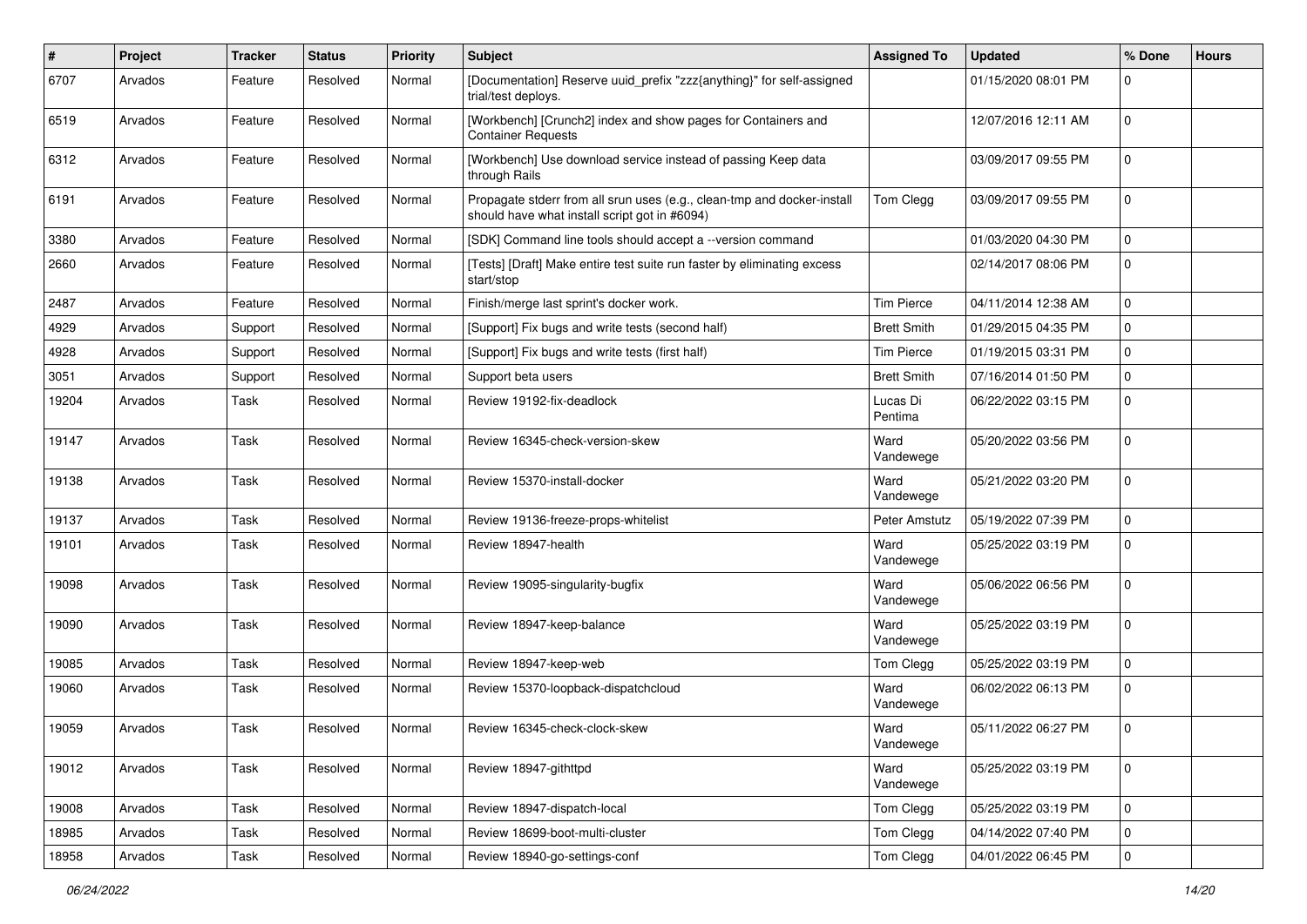| $\vert$ # | Project | <b>Tracker</b> | <b>Status</b> | <b>Priority</b> | Subject                                                               | <b>Assigned To</b>  | <b>Updated</b>      | % Done | <b>Hours</b> |
|-----------|---------|----------------|---------------|-----------------|-----------------------------------------------------------------------|---------------------|---------------------|--------|--------------|
| 18905     | Arvados | Task           | Resolved      | Normal          | Review 18700-boot-wb2                                                 | Tom Clegg           | 04/13/2022 03:08 PM | 0      |              |
| 18868     | Arvados | Task           | Resolved      | Normal          | review 18848-upgrade-yarn3                                            | Tom Clegg           | 03/16/2022 09:29 PM | 0      |              |
| 18809     | Arvados | Task           | Resolved      | Normal          | Review 18808-new-token-race                                           | Tom Clegg           | 03/01/2022 03:26 PM | 0      |              |
| 18804     | Arvados | Task           | Resolved      | Normal          | Review 18803-empty-identity-url                                       | Stephen Smith       | 03/01/2022 09:15 PM | 0      |              |
| 18710     | Arvados | Task           | Resolved      | Normal          | Review 18690-secret-files                                             | Ward<br>Vandewege   | 02/11/2022 04:42 PM | 0      |              |
| 18673     | Arvados | Task           | Resolved      | Normal          | Review 18670-flaky-lsf-test                                           | Tom Clegg           | 01/27/2022 02:23 PM | 0      |              |
| 18629     | Arvados | Task           | Resolved      | Normal          | Review 18513-log-signal-exit                                          | Tom Clegg           | 01/18/2022 06:52 PM | 0      |              |
| 18605     | Arvados | Task           | Resolved      | Normal          | Review 18604-embed-config-default                                     | Tom Clegg           | 12/30/2021 03:24 PM | 0      |              |
| 18575     | Arvados | Task           | Resolved      | Normal          | review 18566-singularity-loop-doc                                     | Tom Clegg           | 12/14/2021 06:14 PM | 0      |              |
| 18388     | Arvados | Task           | Resolved      | Normal          | Review 18387-keepstore-version                                        | Ward<br>Vandewege   | 11/17/2021 07:38 PM | 0      |              |
| 18386     | Arvados | Task           | Resolved      | Normal          | Review 18376-nfs-readdirent                                           | Lucas Di<br>Pentima | 11/24/2021 04:53 PM | 0      |              |
| 18343     | Arvados | Task           | Resolved      | Normal          | Review 17840-unparsed-args                                            | Ward<br>Vandewege   | 11/17/2021 07:40 PM | 0      |              |
| 18317     | Arvados | Task           | Resolved      | Normal          | Review 12859-keepstore-fd-leak                                        | Tom Clegg           | 11/04/2021 02:09 PM | 0      |              |
| 18186     | Arvados | Task           | Resolved      | Normal          | Review 18184-singularity-374                                          | Tom Clegg           | 09/24/2021 08:28 PM | 0      |              |
| 18172     | Arvados | Task           | Resolved      | Normal          | Review 18051-blob-signing                                             | Tom Clegg           | 09/21/2021 03:59 PM | 0      |              |
| 18160     | Arvados | Task           | Resolved      | Normal          | Review 18051-webdav-cache                                             | Tom Clegg           | 09/21/2021 02:05 PM | 0      |              |
| 18119     | Arvados | Task           | Resolved      | Normal          | Review 18027-boot-probe-command                                       | Tom Clegg           | 09/13/2021 03:41 PM | 0      |              |
| 18111     | Arvados | Task           | Resolved      | Normal          | Review 18102-max-dispatch-attempts                                    | Tom Clegg           | 09/09/2021 06:26 PM | 0      |              |
| 18082     | Arvados | Task           | Resolved      | Normal          | Review 18051-collectionfs                                             | Tom Clegg           | 09/21/2021 02:05 PM | 0      |              |
| 18081     | Arvados | Task           | Resolved      | Normal          | Review note-4                                                         | Lucas Di<br>Pentima | 09/01/2021 08:38 PM | 0      |              |
| 18073     | Arvados | Task           | Resolved      | Normal          | Review 17217-collection-signatures                                    | Tom Clegg           | 08/30/2021 05:30 PM | 0      |              |
| 18072     | Arvados | Task           | Resolved      | Normal          | Make Isf dispatcher work on 9tee4                                     | Tom Clegg           | 09/01/2021 03:11 PM | 0      |              |
| 17978     | Arvados | Task           | Resolved      | Normal          | Add storage class default/priority fields to config + exported config | Tom Clegg           | 08/09/2021 05:24 PM | 0      |              |
| 17865     | Arvados | Task           | Resolved      | Normal          | Review 17830-regid-header-propagation-fix                             | Lucas Di<br>Pentima | 09/29/2021 02:20 PM | 0      |              |
| 17854     | Arvados | Task           | Resolved      | Normal          | Review 17853-fix-write-with-rlock                                     | Tom Clegg           | 07/07/2021 03:14 PM | 0      |              |
| 17811     | Arvados | Task           | Resolved      | Normal          | Review 17810-s3-escape-non-unreserved-chars                           | Tom Clegg           | 06/18/2021 02:59 AM | 0      |              |
| 17804     | Arvados | Task           | Resolved      | Normal          | Review 17803-config-key-case-warning                                  | Tom Clegg           | 06/19/2021 03:07 PM | 0      |              |
| 17730     | Arvados | Task           | Resolved      | Normal          | Review 17682-fix-stutter                                              | Tom Clegg           | 05/26/2021 08:04 PM | 0      |              |
| 17720     | Arvados | Task           | Resolved      | Normal          | Review 17719-keep-web-pdh-cache                                       | Peter Amstutz       | 05/24/2021 06:22 PM | 0      |              |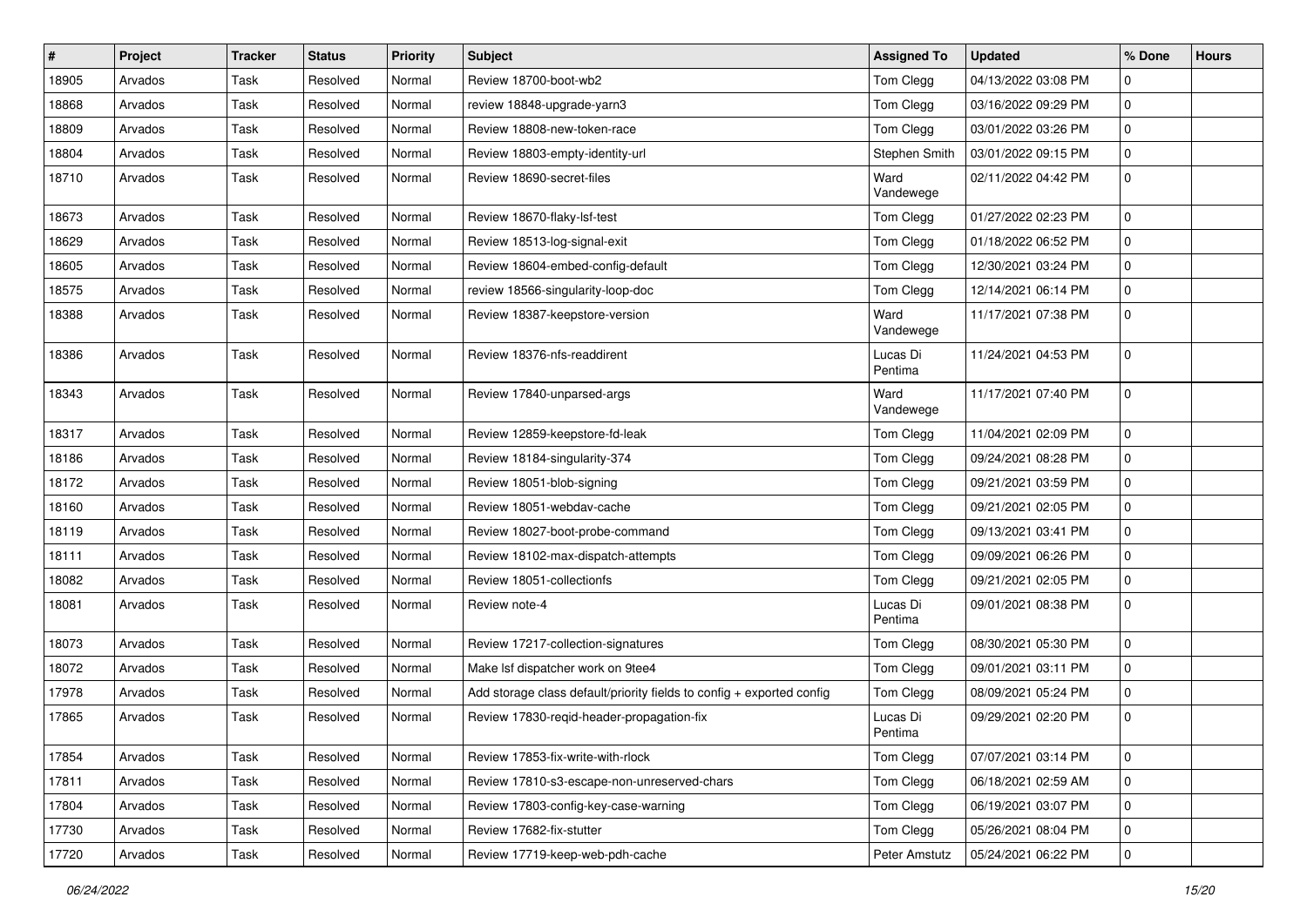| #     | Project | <b>Tracker</b> | <b>Status</b> | <b>Priority</b> | Subject                                        | <b>Assigned To</b> | <b>Updated</b>      | % Done      | <b>Hours</b> |
|-------|---------|----------------|---------------|-----------------|------------------------------------------------|--------------------|---------------------|-------------|--------------|
| 17700 | Arvados | Task           | Resolved      | Normal          | Review 17680-oidctoken-doc                     | Peter Amstutz      | 05/20/2021 01:16 PM | 0           |              |
| 17658 | Arvados | Task           | Resolved      | Normal          | Review 17657-ssh-port-forward                  | Ward<br>Vandewege  | 05/10/2021 08:32 PM | $\mathbf 0$ |              |
| 17639 | Arvados | Task           | Resolved      | Normal          | Review 17590-ec2-config-keys                   | Tom Clegg          | 05/10/2021 08:32 PM | $\mathbf 0$ |              |
| 17611 | Arvados | Task           | Resolved      | Normal          | Review 17610-remote-token-scopes               | Tom Clegg          | 05/05/2021 05:45 PM | $\mathbf 0$ |              |
| 17594 | Arvados | Task           | Resolved      | Normal          | Review 17587-workbench-federated-query         | Ward<br>Vandewege  | 05/05/2021 05:45 PM | $\mathbf 0$ |              |
| 17569 | Arvados | Task           | Resolved      | Normal          | Review 17507-listobjectsv2                     | Tom Clegg          | 04/26/2021 02:15 PM | $\mathbf 0$ |              |
| 17567 | Arvados | Task           | Resolved      | Normal          | Review 17566-max-request-size                  | Tom Clegg          | 04/21/2021 08:12 PM | $\mathbf 0$ |              |
| 17525 | Arvados | Task           | Resolved      | Normal          | Review 17392-go-write-to-storage-class         | Tom Clegg          | 04/12/2021 07:00 PM | $\mathbf 0$ |              |
| 17453 | Arvados | Task           | Resolved      | Normal          | Review 16669-oidc-access-token-fed             | Peter Amstutz      | 03/11/2021 03:53 PM | 0           |              |
| 17387 | Arvados | Task           | Resolved      | Normal          | Review 17384-crunch-run-configs                | Tom Clegg          | 02/16/2021 04:34 PM | $\mathbf 0$ |              |
| 17382 | Arvados | Task           | Resolved      | Normal          | Review 17119-virtual-folder-from-query         | Ward<br>Vandewege  | 03/17/2021 03:58 PM | $\mathbf 0$ |              |
| 17294 | Arvados | Task           | Resolved      | Normal          | Review 16669-oidc-access-token                 | Tom Clegg          | 03/03/2021 06:03 PM | 0           |              |
| 17210 | Arvados | Task           | Resolved      | Normal          | Review 17208-s3-signature-double-slash         | Tom Clegg          | 12/15/2020 03:43 PM | $\mathbf 0$ |              |
| 17201 | Arvados | Task           | Resolved      | Normal          | Review 17199-available-port-race               | Ward<br>Vandewege  | 12/09/2020 02:24 PM | $\mathbf 0$ |              |
| 17191 | Arvados | Task           | Resolved      | Normal          | Review 17009-s3-vhost-list                     | Tom Clegg          | 12/09/2020 08:24 PM | 0           |              |
| 17023 | Arvados | Task           | Resolved      | Normal          | Manual testing federation case on dev clusters | Tom Clegg          | 03/08/2021 04:24 PM | $\mathbf 0$ |              |
| 16860 | Arvados | Task           | Resolved      | Normal          | Review 16850-s3-keycount                       | Peter Amstutz      | 09/22/2020 05:14 PM | $\mathbf 0$ |              |
| 16844 | Arvados | Task           | Resolved      | Normal          | Review 16842-s3-timestamp-precision            | Ward<br>Vandewege  | 09/17/2020 05:28 PM | $\mathbf 0$ |              |
| 16836 | Arvados | Task           | Resolved      | Normal          | Review 16834-stale-run-lock                    | Tom Clegg          | 09/15/2020 06:02 PM | $\mathbf 0$ |              |
| 16798 | Arvados | Task           | Resolved      | Normal          | Review 16795-boot-outcome-aborted              | Ward<br>Vandewege  | 09/02/2020 02:20 PM | $\mathbf 0$ |              |
| 16792 | Arvados | Task           | Resolved      | Normal          | Review 16790-next-marker-omitempty             | Tom Clegg          | 09/01/2020 05:10 PM | 0           |              |
| 16776 | Arvados | Task           | Resolved      | Normal          | Review 16535-s3                                | Tom Clegg          | 09/01/2020 02:31 PM | $\mathbf 0$ |              |
| 16757 | Arvados | Task           | Resolved      | Normal          | Review 16669-oidc-access-token                 | Tom Clegg          | 03/03/2021 06:03 PM | $\mathbf 0$ |              |
| 16753 | Arvados | Task           | Resolved      | Normal          | Review 16720-arv-mount-exception               | Tom Clegg          | 08/28/2020 08:17 PM | $\mathbf 0$ |              |
| 16747 | Arvados | Task           | Resolved      | Normal          | Review 16314-arvbox-testuserdb                 | Tom Clegg          | 08/26/2020 03:32 PM | $\mathbf 0$ |              |
| 16740 | Arvados | Task           | Resolved      | Normal          | Review 16723-kill-vs-requeue                   | Ward<br>Vandewege  | 08/31/2020 01:44 PM | $\mathbf 0$ |              |
| 16666 | Arvados | Task           | Resolved      | Normal          | Review 16663-running-ctrs-unknown-workers      | Tom Clegg          | 08/17/2020 03:01 PM | $\mathbf 0$ |              |
| 16581 | Arvados | Task           | Resolved      | Normal          | Review 16535-s3                                | Tom Clegg          | 08/28/2020 05:54 PM | $\mathbf 0$ |              |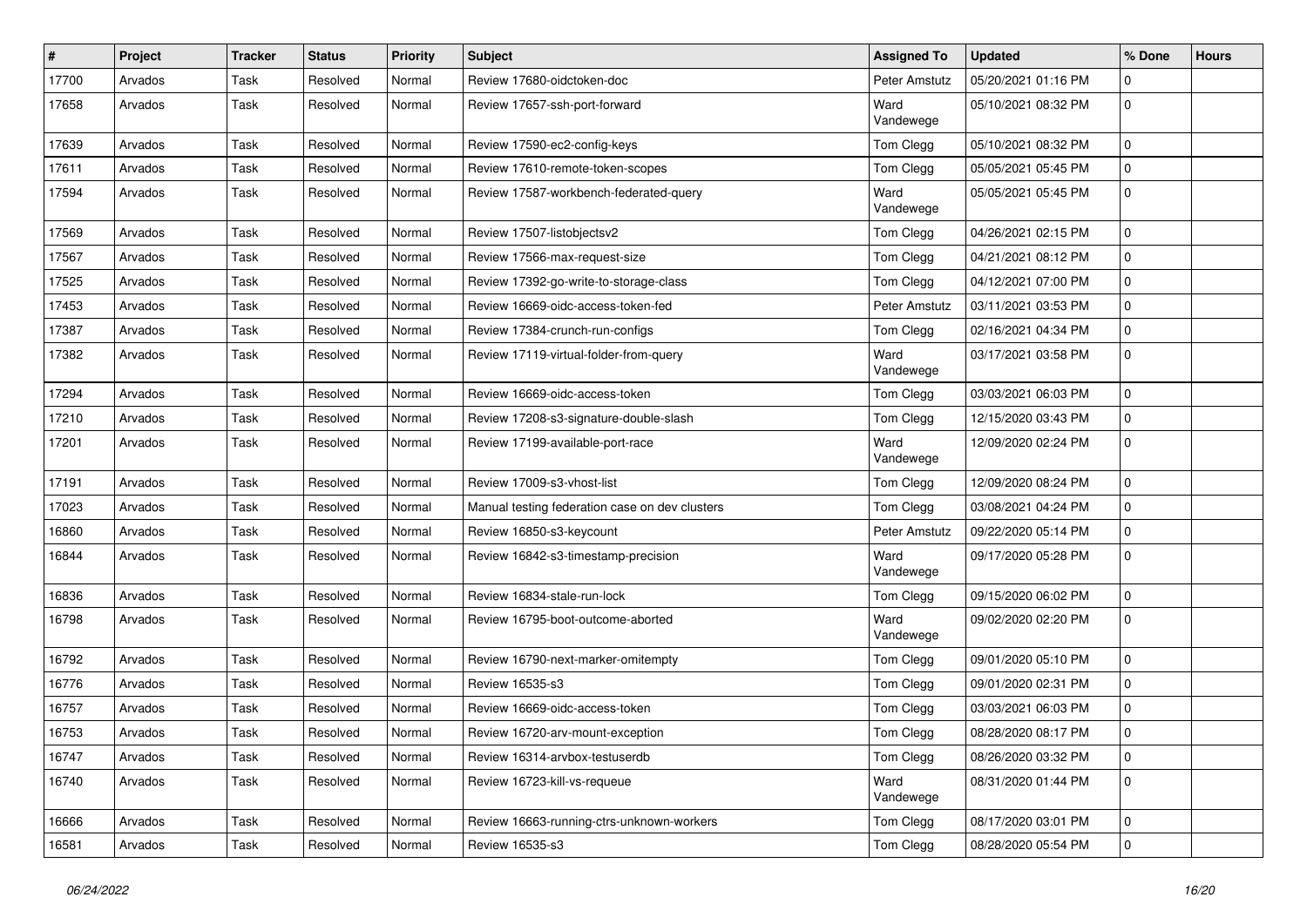| #     | Project | <b>Tracker</b> | <b>Status</b> | <b>Priority</b> | Subject                                                     | <b>Assigned To</b>  | <b>Updated</b>      | % Done      | <b>Hours</b> |
|-------|---------|----------------|---------------|-----------------|-------------------------------------------------------------|---------------------|---------------------|-------------|--------------|
| 16550 | Arvados | Task           | Resolved      | Normal          | Review 15348-pam-module                                     | Tom Clegg           | 07/06/2020 07:08 PM | 0           |              |
| 16467 | Arvados | Task           | Resolved      | Normal          | Review 15881-Idap                                           |                     | 05/29/2020 08:15 PM | $\mathbf 0$ |              |
| 16461 | Arvados | Task           | Resolved      | Normal          | Review 16171-oidc-config                                    | Tom Clegg           | 06/17/2020 04:48 PM | 0           |              |
| 16416 | Arvados | Task           | Resolved      | Normal          | Review                                                      | Ward<br>Vandewege   | 06/03/2020 03:48 PM | $\mathbf 0$ |              |
| 16412 | Arvados | Task           | Resolved      | Normal          | Review 16312-s3-signature-v4                                | Tom Clegg           | 05/20/2020 02:27 PM | 0           |              |
| 16404 | Arvados | Task           | Resolved      | Normal          | Review 16387-batch-update-deactivated-user                  | Peter Amstutz       | 05/14/2020 06:26 PM | $\mathbf 0$ |              |
| 16359 | Arvados | Task           | Resolved      | Normal          | Review 16212-pam-install-docs                               | Peter Amstutz       | 05/04/2020 03:07 PM | $\mathbf 0$ |              |
| 16358 | Arvados | Task           | Resolved      | Normal          | Review 16349-non-utc-timestamps                             | Tom Clegg           | 05/05/2020 06:22 PM | $\mathbf 0$ |              |
| 16357 | Arvados | Task           | Resolved      | Normal          | Review 16343-create-cr-with-logincluster-token              | Peter Amstutz       | 04/28/2020 09:45 PM | $\mathbf 0$ |              |
| 16342 | Arvados | Task           | Resolved      | Normal          | Review 16328-keep-proxy-uses-config.yaml-to-find-keepstores | Ward<br>Vandewege   | 04/22/2020 01:37 AM | $\mathbf 0$ |              |
| 16317 | Arvados | Task           | Resolved      | Normal          | Explain PAM setup in install docs                           | Tom Clegg           | 04/22/2020 09:12 PM | $\mathbf 0$ |              |
| 16309 | Arvados | Task           | Resolved      | Normal          | Review 16217-ws-metrics                                     | Tom Clegg           | 04/07/2020 06:13 PM | $\mathbf 0$ |              |
| 16259 | Arvados | Task           | Resolved      | Normal          | Support username/password login in Workbench2               | Lucas Di<br>Pentima | 04/30/2020 08:43 PM | $\mathbf 0$ |              |
| 16232 | Arvados | Task           | Resolved      | Normal          | [ops] Add arvados-ws to prometheus configs                  |                     | 04/07/2020 06:13 PM | $\mathbf 0$ |              |
| 16231 | Arvados | Task           | Resolved      | Normal          | Export event counters as metrics                            | Tom Clegg           | 04/02/2020 02:33 PM | $\mathbf 0$ |              |
| 16230 | Arvados | Task           | Resolved      | Normal          | Review 16217-ws-ping                                        | Tom Clegg           | 03/31/2020 08:28 PM | 0           |              |
| 16173 | Arvados | Task           | Resolved      | Normal          | Review 16172-remote-token-validation                        | Lucas Di<br>Pentima | 02/25/2020 07:04 PM | $\mathbf 0$ |              |
| 16153 | Arvados | Task           | Resolved      | Normal          | Review 16152-keep-balance-http-crash                        | Peter Amstutz       | 02/13/2020 11:30 PM | $\mathbf 0$ |              |
| 16147 | Arvados | Task           | Resolved      | Normal          | Review 16100-mime-types                                     | Tom Clegg           | 02/24/2020 10:11 PM | $\mathbf 0$ |              |
| 16142 | Arvados | Task           | Resolved      | Normal          | Review 16141-gosdk-missing-fields                           | Lucas Di<br>Pentima | 02/11/2020 04:58 PM | $\mathbf 0$ |              |
| 16135 | Arvados | Task           | Resolved      | Normal          | Review 16133-federation-loop                                | Peter Amstutz       | 02/11/2020 03:03 PM | $\mathbf 0$ |              |
| 16099 | Arvados | Task           | Resolved      | Normal          | Review 16053-install-deps                                   | Tom Clegg           | 04/07/2020 08:40 PM | 0           |              |
| 16098 | Arvados | Task           | Resolved      | Normal          | Review 12308-cgofuse                                        | Tom Clegg           | 02/26/2020 03:31 PM | $\mathbf 0$ |              |
| 16095 | Arvados | Task           | Resolved      | Normal          | Review 16039-fuse-forward-slash-sub                         | Peter Amstutz       | 02/18/2020 06:12 PM | $\mathbf 0$ |              |
| 16032 | Arvados | Task           | Resolved      | Normal          | Review 15954-boot-test-cluster                              | Tom Clegg           | 03/11/2020 02:33 PM | 0           |              |
| 15950 | Arvados | Task           | Resolved      | Normal          | Review 15759-deploy-crunch-run                              | Peter Amstutz       | 01/02/2020 02:36 PM | $\mathbf 0$ |              |
| 15947 | Arvados | Task           | Resolved      | Normal          | Review 15946-collectionfs-deadlock                          | Tom Clegg           | 12/30/2019 09:24 PM | $\mathbf 0$ |              |
| 15943 | Arvados | Task           | Resolved      | Normal          | Review 15942-cancel-unsatisfiable                           | Tom Clegg           | 12/30/2019 09:24 PM | $\mathbf 0$ |              |
| 15929 | Arvados | Task           | Resolved      | Normal          | Review 15928-fs-deadlock                                    | Peter Amstutz       | 12/11/2019 07:41 PM | $\mathbf 0$ |              |
| 15923 | Arvados | Task           | Resolved      | Normal          | Review 15922-force-legacy-api-14                            | Tom Clegg           | 12/12/2019 08:55 PM | $\mathbf 0$ |              |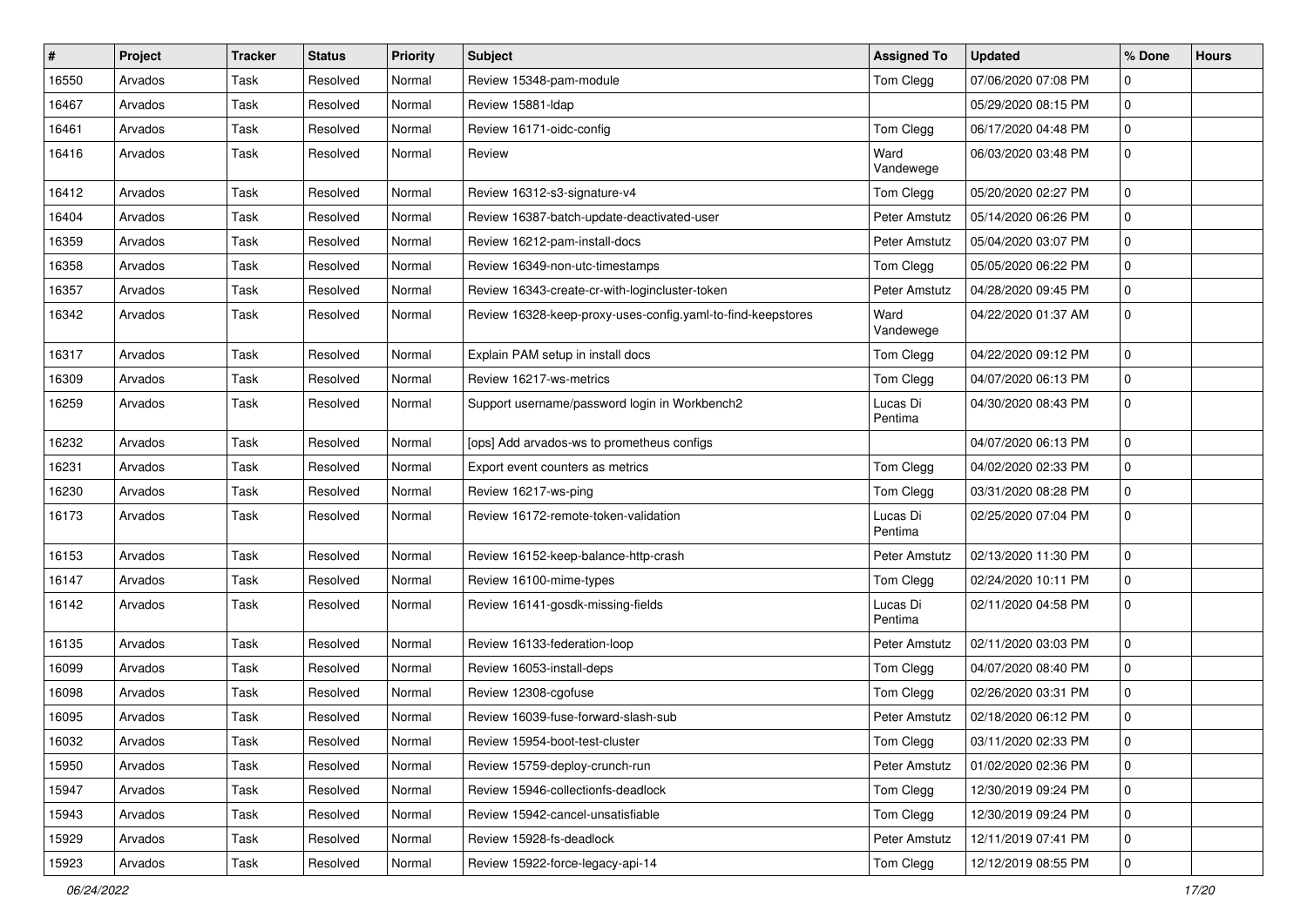| $\vert$ # | Project | <b>Tracker</b> | <b>Status</b> | <b>Priority</b> | Subject                                                            | <b>Assigned To</b>  | <b>Updated</b>      | % Done              | <b>Hours</b> |
|-----------|---------|----------------|---------------|-----------------|--------------------------------------------------------------------|---------------------|---------------------|---------------------|--------------|
| 15914     | Arvados | Task           | Resolved      | Normal          | Review 15910-crunch-run-crash                                      | Tom Clegg           | 12/09/2019 03:31 PM | 0                   |              |
| 15903     | Arvados | Task           | Resolved      | Normal          | Review 15900-gem-version                                           | Ward<br>Vandewege   | 12/04/2019 03:58 PM | $\mathsf{O}\xspace$ |              |
| 15878     | Arvados | Task           | Resolved      | Normal          | Review 15877-accept-json-in-json                                   | Peter Amstutz       | 11/26/2019 09:15 PM | 0                   |              |
| 15859     | Arvados | Task           | Resolved      | Normal          | Review 15851-empty-items-array                                     | Peter Amstutz       | 11/22/2019 08:18 PM | $\mathbf 0$         |              |
| 15858     | Arvados | Task           | Resolved      | Normal          | Review 15854-filter-container-fields                               | Eric Biagiotti      | 11/21/2019 04:03 PM | 0                   |              |
| 15833     | Arvados | Task           | Resolved      | Normal          | Review 15107-prefer-domain-for-username                            | Peter Amstutz       | 11/18/2019 09:31 PM | $\mathsf{O}\xspace$ |              |
| 15830     | Arvados | Task           | Resolved      | Normal          | Review 15107-alt-email                                             | Tom Clegg           | 11/15/2019 04:33 AM | $\mathbf 0$         |              |
| 15825     | Arvados | Task           | Resolved      | Normal          | Review 15107-rails-bad-redirect                                    | Tom Clegg           | 11/15/2019 04:33 AM | 0                   |              |
| 15796     | Arvados | Task           | Resolved      | Normal          | Review 15793-cache-results-in-each                                 | Tom Clegg           | 11/05/2019 07:30 PM | $\mathbf 0$         |              |
| 15751     | Arvados | Task           | Resolved      | Normal          | Review 15606-keep-web-errors                                       | Tom Clegg           | 10/29/2019 06:44 PM | 0                   |              |
| 15750     | Arvados | Task           | Resolved      | Normal          | Review 15521-keepstore-logging                                     | Tom Clegg           | 10/31/2019 08:30 PM | $\mathbf 0$         |              |
| 15747     | Arvados | Task           | Resolved      | Normal          | Review 15305-keep-balance-bytes                                    | Tom Clegg           | 11/14/2019 04:47 PM | $\mathbf 0$         |              |
| 15746     | Arvados | Task           | Resolved      | Normal          | Review 15713-controller-error-log                                  | Tom Clegg           | 10/29/2019 06:44 PM | 0                   |              |
| 15741     | Arvados | Task           | Resolved      | Normal          | Review 15734-dispatchcloud-node-info                               | Tom Clegg           | 11/11/2019 09:50 PM | 0                   |              |
| 15738     | Arvados | Task           | Resolved      | Normal          | Review 15707-dispatch-onhold-metrics                               | Tom Clegg           | 10/22/2019 02:07 PM | $\mathbf 0$         |              |
| 15723     | Arvados | Task           | Resolved      | Normal          | Review 15721-config-cors                                           | Peter Amstutz       | 10/15/2019 06:55 PM | $\mathbf 0$         |              |
| 15701     | Arvados | Task           | Resolved      | Normal          | Review 15699-workbench-copy-fail                                   | Tom Clegg           | 10/17/2019 02:58 PM | $\mathbf 0$         |              |
| 15700     | Arvados | Task           | Resolved      | Normal          | Review 15680-arv-put-retry                                         | Tom Clegg           | 10/21/2019 06:34 PM | 0                   |              |
| 15675     | Arvados | Task           | Resolved      | Normal          | Review 15656-user-delete-container                                 | Tom Clegg           | 10/01/2019 02:49 PM | 0                   |              |
| 15619     | Arvados | Task           | Resolved      | Normal          | Review 15599-keepstore-iam-role                                    | Peter Amstutz       | 10/01/2019 08:20 PM | $\mathbf 0$         |              |
| 15618     | Arvados | Task           | Resolved      | Normal          | Review 15615-retry-wb1-tests                                       | Tom Clegg           | 09/19/2019 07:34 PM | 0                   |              |
| 15512     | Arvados | Task           | Resolved      | Normal          | Review 15107-google-login                                          | Tom Clegg           | 11/13/2019 04:48 PM | $\mathbf 0$         |              |
| 15511     | Arvados | Task           | Resolved      | Normal          | Review 15453-default-is-not-a-remote                               | Eric Biagiotti      | 08/07/2019 08:22 PM | 0                   |              |
| 15463     | Arvados | Task           | Resolved      | Normal          | Review 14287-federated-list                                        | Peter Amstutz       | 10/31/2019 07:02 PM | $\mathsf{O}\xspace$ |              |
| 15462     | Arvados | Task           | Resolved      | Normal          | Review 13647-load-old-config                                       | Peter Amstutz       | 09/25/2019 03:15 PM | $\mathbf 0$         |              |
| 15440     | Arvados | Task           | Resolved      | Normal          | Review 13647-keepstore-config                                      | Tom Clegg           | 09/30/2019 09:21 PM | 0                   |              |
| 15389     | Arvados | Task           | Resolved      | Normal          | Review 15026-cloudtest                                             | Peter Amstutz       | 07/03/2019 03:11 PM | $\mathsf{O}\xspace$ |              |
| 15384     | Arvados | Task           | Resolved      | Normal          | Review 15345-kill-container-api                                    | Eric Biagiotti      | 06/25/2019 01:31 PM | 0                   |              |
| 15375     | Arvados | Task           | Resolved      | Normal          | Review 14287-controller-structure (minus lib/controller)           | Lucas Di<br>Pentima | 10/31/2019 03:39 PM | $\overline{0}$      |              |
| 15374     | Arvados | Task           | Resolved      | Normal          | Review lib/controller (minus router) in 14287-controller-structure | Eric Biagiotti      | 10/31/2019 03:39 PM | 0                   |              |
| 15331     | Arvados | Task           | Resolved      | Normal          | Review 15003-config-default-location                               | Tom Clegg           | 07/10/2019 07:08 PM | $\mathbf 0$         |              |
| 15315     | Arvados | Task           | Resolved      | Normal          | Ensure CloudVMs.DriverParameters are in config-dump                | Tom Clegg           | 07/10/2019 07:08 PM | 0                   |              |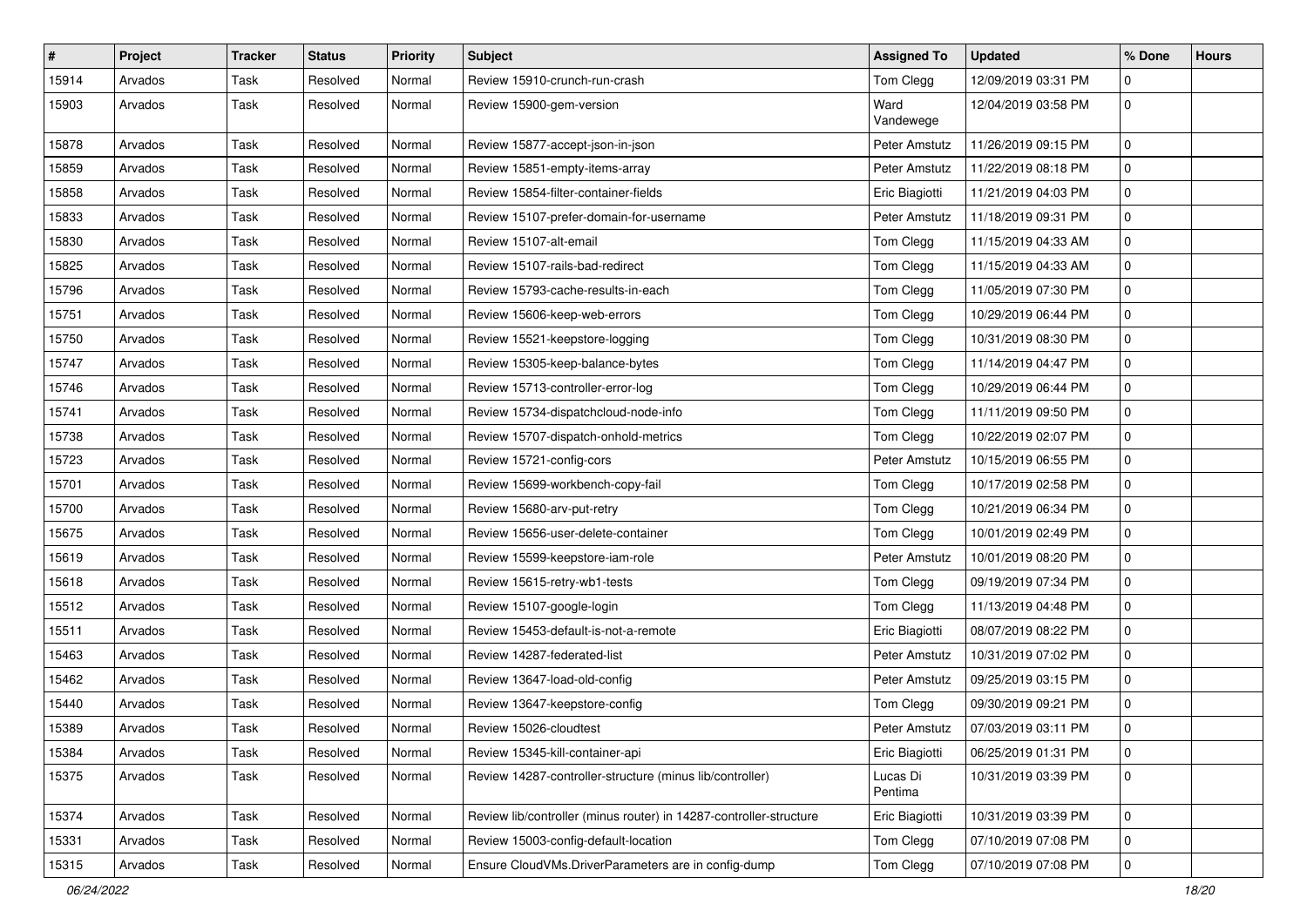| #     | Project | <b>Tracker</b> | <b>Status</b> | <b>Priority</b> | <b>Subject</b>                                         | <b>Assigned To</b>  | <b>Updated</b>      | % Done              | <b>Hours</b> |
|-------|---------|----------------|---------------|-----------------|--------------------------------------------------------|---------------------|---------------------|---------------------|--------------|
| 15314 | Arvados | Task           | Resolved      | Normal          | Add RailsAPI configs to authoritative Go config struct | Tom Clegg           | 07/10/2019 07:08 PM | 0                   |              |
| 15302 | Arvados | Task           | Resolved      | Normal          | Review 15003-duration-format                           | Lucas Di<br>Pentima | 07/10/2019 07:08 PM | $\pmb{0}$           |              |
| 15288 | Arvados | Task           | Resolved      | Normal          | Review 15003-new-config-struct                         | Tom Clegg           | 07/10/2019 07:08 PM | $\mathbf 0$         |              |
| 15262 | Arvados | Task           | Resolved      | Normal          | Review 15003-disable-config-warnings                   | Tom Clegg           | 07/10/2019 07:08 PM | 0                   |              |
| 15233 | Arvados | Task           | Resolved      | Normal          | Review 15232-blobttl-suffix                            | Peter Amstutz       | 05/16/2019 01:16 PM | 0                   |              |
| 15207 | Arvados | Task           | Resolved      | Normal          | spec implementation                                    | Tom Clegg           | 05/15/2019 03:15 PM | $\mathsf{O}\xspace$ |              |
| 15156 | Arvados | Task           | Resolved      | Normal          | Review 15148-lost-collection-pdh                       | Peter Amstutz       | 05/06/2019 02:29 PM | $\mathbf 0$         |              |
| 15144 | Arvados | Task           | Resolved      | Normal          | Review 14399-azure-list-retry                          | Eric Biagiotti      | 04/26/2019 05:25 PM | $\mathsf{O}\xspace$ |              |
| 15124 | Arvados | Task           | Resolved      | Normal          | Review 15112-dont-trash-needed-replica                 | Peter Amstutz       | 04/24/2019 03:30 PM | 0                   |              |
| 15096 | Arvados | Task           | Resolved      | Normal          | Review 15003-preprocess-config                         | Tom Clegg           | 07/10/2019 07:08 PM | 0                   |              |
| 15049 | Arvados | Task           | Resolved      | Normal          | Review 15044-test-fixes                                | Peter Amstutz       | 04/04/2019 08:49 PM | $\mathsf{O}\xspace$ |              |
| 15034 | Arvados | Task           | Resolved      | Normal          | Review 14998-hoststat-total                            | Peter Amstutz       | 03/28/2019 05:25 PM | $\mathbf 0$         |              |
| 15016 | Arvados | Task           | Resolved      | Normal          | Review 14807-prod-blockers (last 2 items)              | Peter Amstutz       | 03/26/2019 07:27 PM | $\mathbf{0}$        |              |
| 15006 | Arvados | Task           | Resolved      | Normal          | Review 14807-prod-blockers                             | Peter Amstutz       | 03/21/2019 04:35 PM | 0                   |              |
| 14982 | Arvados | Task           | Resolved      | Normal          | Review 14977-kill-if-not-in-queue                      | Peter Amstutz       | 03/18/2019 07:23 PM | 0                   |              |
| 14962 | Arvados | Task           | Resolved      | Normal          | Review 14807-escalate-sigterm                          | Peter Amstutz       | 03/20/2019 06:54 PM | $\mathbf 0$         |              |
| 14959 | Arvados | Task           | Resolved      | Normal          | Review 14947-run-tests-interactive                     | Tom Clegg           | 03/20/2019 06:07 PM | $\mathbf 0$         |              |
| 14928 | Arvados | Task           | Resolved      | Normal          | review 14920-unknown-booting-race                      | Ward<br>Vandewege   | 03/13/2019 06:54 AM | $\mathbf 0$         |              |
| 14913 | Arvados | Task           | Resolved      | Normal          | Review 14911-azure-panic                               | Tom Clegg           | 03/05/2019 04:41 PM | $\mathbf 0$         |              |
| 14868 | Arvados | Task           | Resolved      | Normal          | Review 14807-dispatch-cloud-fixes                      | Peter Amstutz       | 03/13/2019 04:07 PM | $\mathsf{O}\xspace$ |              |
| 14850 | Arvados | Task           | Resolved      | Normal          | Review 14845-fix-flaky-test                            | Peter Amstutz       | 02/15/2019 03:10 PM | 0                   |              |
| 14839 | Arvados | Task           | Resolved      | Normal          | Review 14828-fix-flaky-test                            | Tom Clegg           | 02/18/2019 11:06 PM | 0                   |              |
| 14808 | Arvados | Task           | Resolved      | Normal          | Review 14806-crunch1-unescape-manifest                 | Peter Amstutz       | 02/05/2019 03:14 PM | $\mathsf{O}\xspace$ |              |
| 14664 | Arvados | Task           | Resolved      | Normal          | Review 14325-dispatch-cloud                            | Peter Amstutz       | 02/06/2019 06:00 PM | $\mathbf 0$         |              |
| 14548 | Arvados | Task           | Resolved      | Normal          | Review 14538-async-write                               | Peter Amstutz       | 12/03/2018 04:22 PM | 0                   |              |
| 14547 | Arvados | Task           | Resolved      | Normal          | Review 11419-text-mode                                 | Tom Clegg           | 12/17/2018 03:00 PM | 0                   |              |
| 14472 | Arvados | Task           | Resolved      | Normal          | Review 14397-keepstore-v4-signature                    | Tom Clegg           | 11/14/2018 08:30 PM | 0                   |              |
| 14446 | Arvados | Task           | Resolved      | Normal          | Review 14328-containerd                                | Tom Clegg           | 11/12/2018 06:21 PM | $\overline{0}$      |              |
| 14443 | Arvados | Task           | Resolved      | Normal          | Review 14406-remote-data-in-output                     | Lucas Di<br>Pentima | 11/06/2018 04:38 PM | $\overline{0}$      |              |
| 14396 | Arvados | Task           | Resolved      | Normal          | Review 14388-overreplication                           | Tom Clegg           | 11/13/2018 08:53 PM | $\mathsf{O}\xspace$ |              |
| 14371 | Arvados | Task           | Resolved      | Normal          | Review 14328-watch-docker-ps                           | Tom Clegg           | 10/31/2018 03:17 PM | $\pmb{0}$           |              |